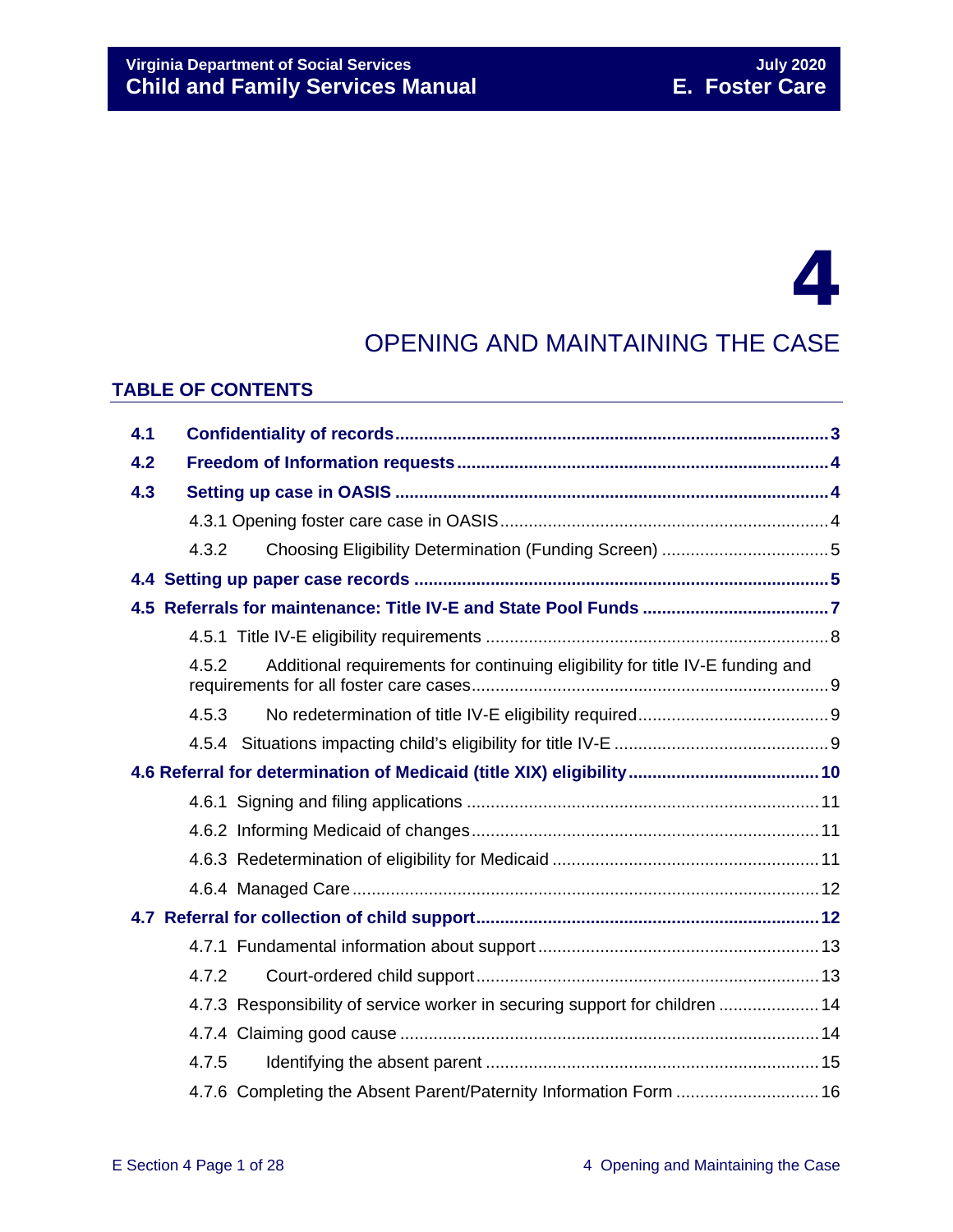**Virginia Department of Social Services**<br> **Child and Family Services Manual L. Foster Care Child and Family Services Manual** 

|      | 4.7.8  | Responsibility of the Division of Child Support Enforcement 17       |  |
|------|--------|----------------------------------------------------------------------|--|
|      | 4.7.9  |                                                                      |  |
|      |        |                                                                      |  |
|      | 4.8.1  |                                                                      |  |
|      | 4.8.2  |                                                                      |  |
|      |        |                                                                      |  |
|      | 4.8.4  |                                                                      |  |
|      |        |                                                                      |  |
| 4.9  |        |                                                                      |  |
|      |        |                                                                      |  |
|      |        |                                                                      |  |
|      |        |                                                                      |  |
|      | 4.11.1 | Eligibility for Supplemental Security Income (SSI) for children 23   |  |
|      | 4.11.2 |                                                                      |  |
|      | 4.11.3 |                                                                      |  |
|      |        |                                                                      |  |
|      | 4.11.4 |                                                                      |  |
|      |        | 4.11.5 Other governmental benefits to which child may be entitled 27 |  |
| 4.12 |        |                                                                      |  |
| 4.13 |        |                                                                      |  |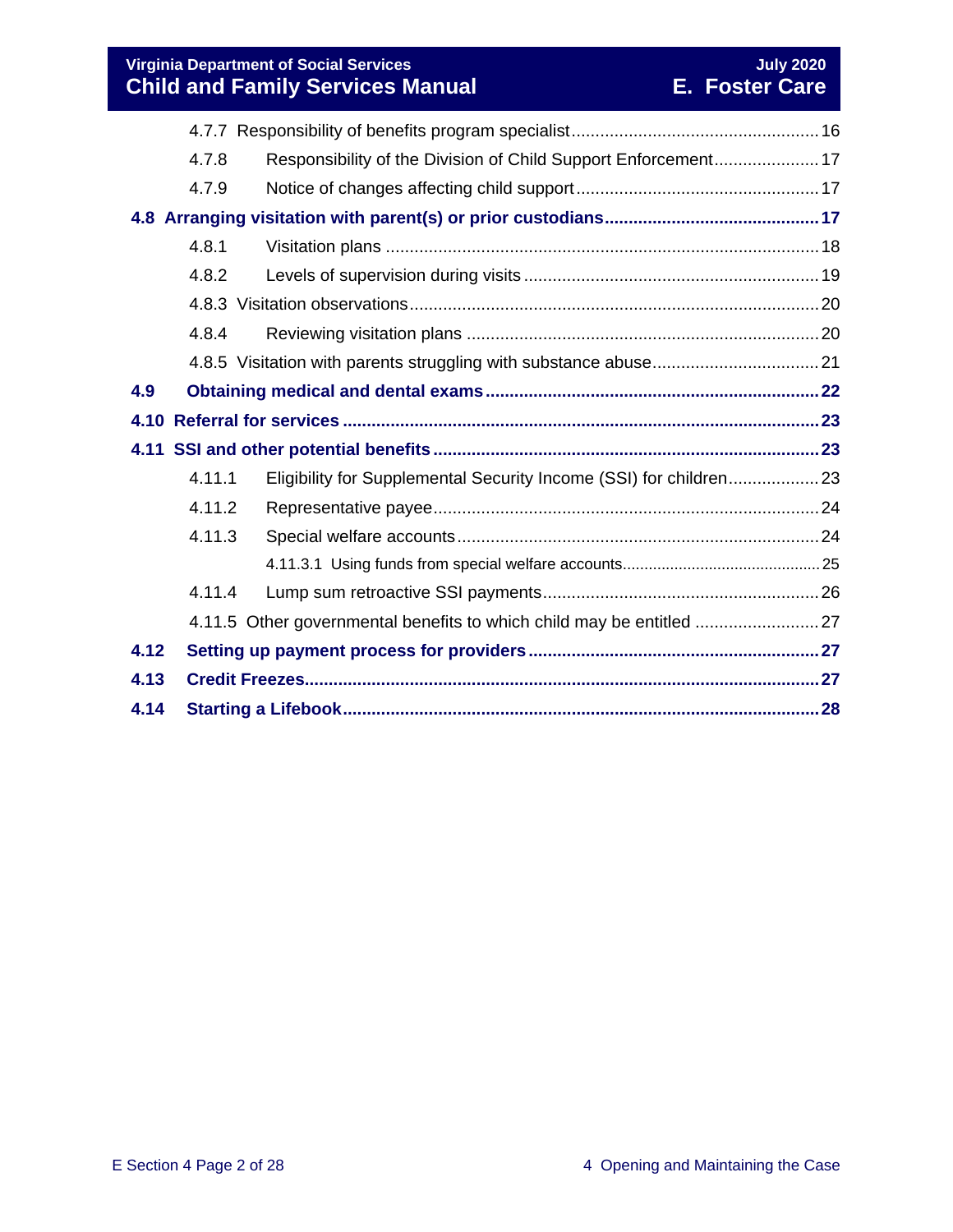# 4

## OPENING AND MAINTAINING THE CASE

## <span id="page-2-0"></span>**4.1 Confidentiality of records**

The records of children in foster care are confidential and information about children in foster care or their parents or relatives is confidential  $(§ 63.2-104)$  $(§ 63.2-104)$ . The Local Department of Social Services (LDSS) may disclose information:

- Upon order of the court; for instance, to the Guardian ad litem and the Court Appointed Special Advocate (CASA) who are appointed to a child as the result of a court order.
- When the LDSS determines that disclosure is in the best interest of the child and the person has a legitimate interest in the records and information in a child protective services (CPS) case, without a court order and without the consent of the family. Persons with a legitimate interest include, but are not limited to:
	- o Persons responsible for investigating a report of known or suspected abuse or neglect or for providing services to the child or family, including multidisciplinary teams and family assessment and planning teams, lawenforcement agencies, and Commonwealth attorneys.
	- o Child welfare or human services agencies in Virginia when they request information to determine compliance with a child-protective services plan or court order.
	- $\circ$  Personnel of the school or child day program as defined in § [63.2-100](https://law.lis.virginia.gov/vacode/63.2-100/) that the child attends so the LDSS can receive ongoing information on the child's health and behavior, and the activities of the child's custodian.
	- o Parent, grandparent, or potential caretaker of the child in the event the LDSS has to remove the child from his custodian.
	- o The Commitment Review Committee and the Office of the Attorney General for the purposes of sexually violent predator civil commitments (§ [63.2-105\)](https://law.lis.virginia.gov/vacode/63.2-105/).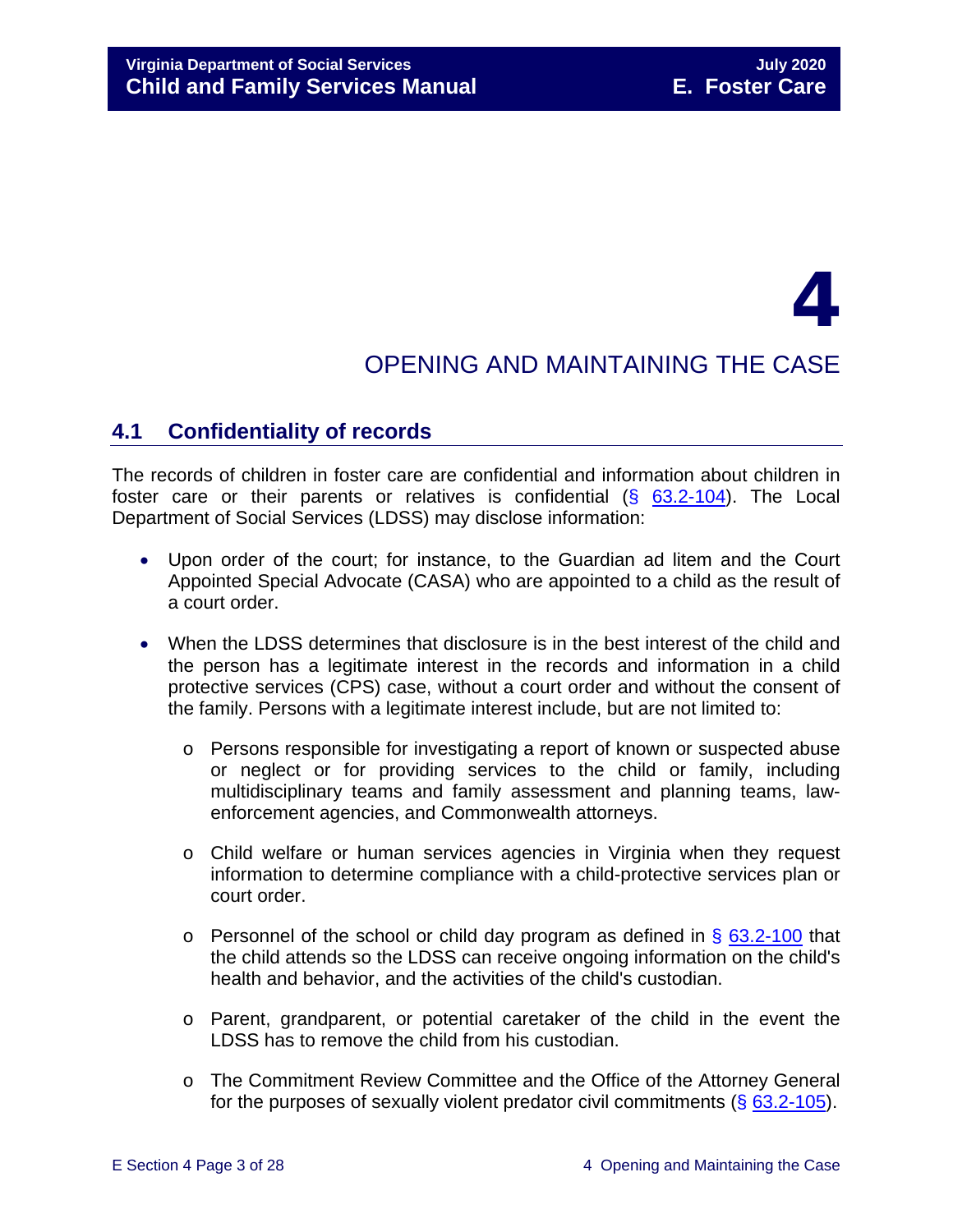#### **Virginia Department of Social Services July 2020 Child and Family Services Manual E. Foster Care**

• When the LDSS refers the child and family to the Family Assessment and Planning Team (FAPT) for assessment, services, or funding, obtaining proper consent to share information with the team if LDSS does not have custody of the child  $(**§** 2.2-5210).$  $(**§** 2.2-5210).$  $(**§** 2.2-5210).$ 

For additional information, see the Child Protective Services Manual, Part 9 Confidentiality, [Section 9.7](https://fusion.dss.virginia.gov/Portals/%5Bdfs%5D/Files/DFS%20Manuals/CPS%20Manuals/Manual--2019/section_9_confidentiality%20August%202019.pdf#page=19) on Release of Information to Legitimate Interests.

## <span id="page-3-0"></span>**4.2 Freedom of Information requests**

Code of Virginia § [2.2-3700](https://law.lis.virginia.gov/vacode/2.2-3700/) (Virginia Freedom of Information Act) requires that official records held by public agencies are to be open to inspection. Any individual may exercise his or her Virginia Freedom of Information Act rights to see public information in the custody of any public agency. The Act provides procedures for requesting records and responding to those requests. It also provides exceptions to providing certain information to individuals who make requests pursuant to the Code of Virginia.

The provisions of Code of Virginia  $\S$  [2.2-3700](https://law.lis.virginia.gov/vacode/2.2-3700/) et seq. apply to all governmental entities. It includes the request of current and former clients to have access to their LDSS records (see [section 19.10.5](https://fusion.dss.virginia.gov/Portals/%5bdfs%5d/Files/DFS%20Manuals/Foster%20Care%20Manuals/Foster%20Care%20Manual%2007-2020/Final%20Foster%20Care%20Manual%2007-2020/section_19_closing_a_case_to_foster_care.pdf#page=6) Access to records after closure). Except as otherwise specifically provided by law, all official records shall be open to inspection and copying by any citizens of the Commonwealth during the regular office hours of the custodian of such records.

## <span id="page-3-1"></span>**4.3 Setting up case in OASIS**

The Code of Virginia and federal law require that information be maintained in the stateapproved Child Welfare Information System, OASIS, and that every child in foster care be tracked so that the Virginia Department of Social Services (VDSS) may monitor service delivery and planning for achieving permanency  $(\S$  [63.2-907\)](https://law.lis.virginia.gov/vacode/63.2-907/). This includes children placed under a non-custodial foster care agreement. OASIS is Virginia's official system of record in which cases shall be documented and tracked.

#### <span id="page-3-2"></span>**4.3.1 Opening foster care case in OASIS**

- Information for every child in foster care shall be entered into OASIS as soon as possible but **no later than five (5) calendar days** after the child's custody is transferred to a LDSS or he is placed in foster care. A delay in entry in OASIS will result in a federal penalty under the federal Adoption and Foster Care Analysis and Reporting System (AFCARS). The worker is responsible for entering and updating all case data in OASIS as soon as possible but **no later than 30 calendar days** after each activity or event, with two exceptions:
	- oPlacement and funding information for children shall be entered within five (5) business days of any placement change, in order to accurately track the whereabouts of children in care.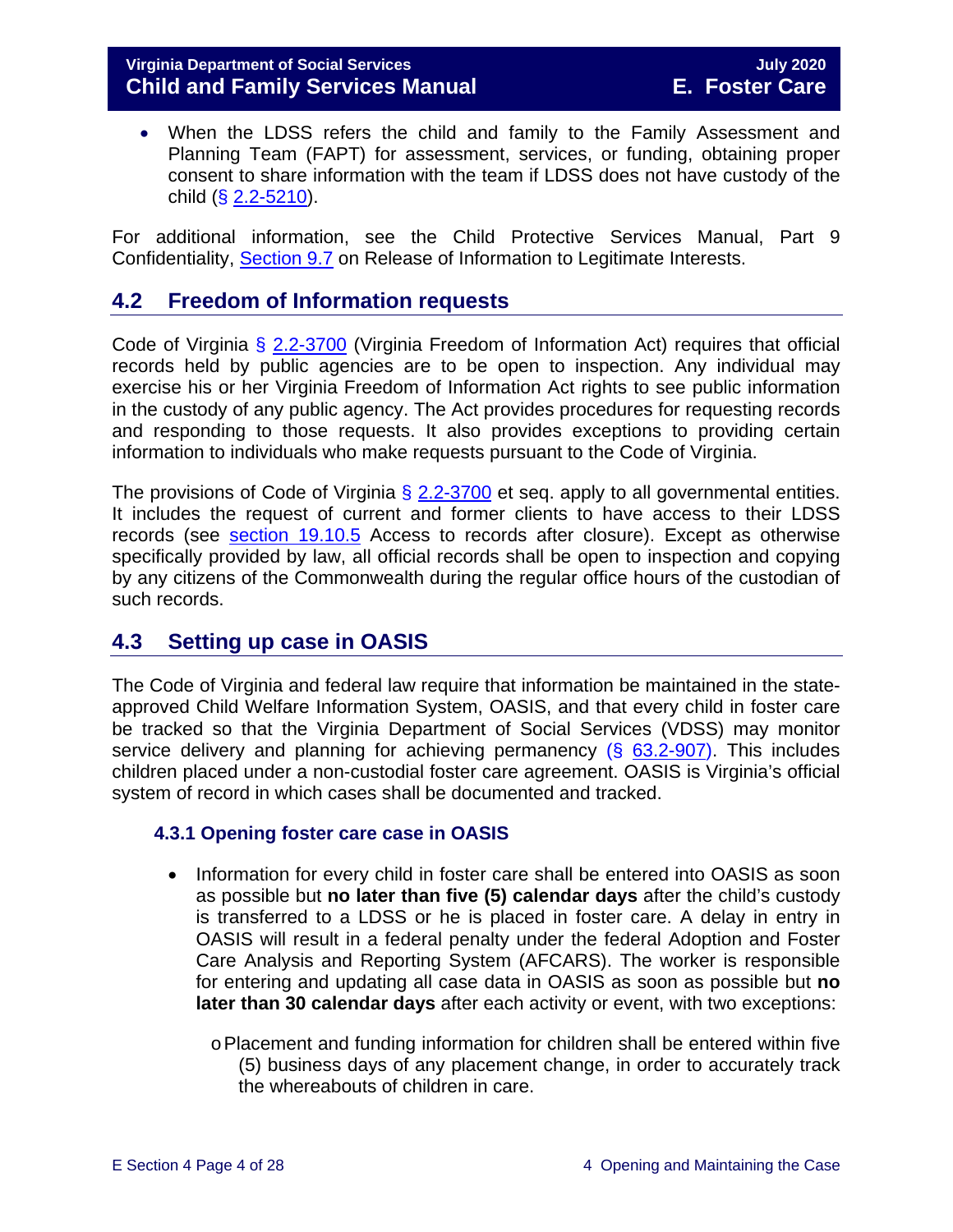When entering placement information into OASIS, verify that the contract agency matches the Licensed Child Placing Agency (LCPA)/Children's Residential Facility (CRF) licensure information received by the worker before placement. If a LCPA/CFR is not listed on the pick list in OASIS, the service worker should contact the OASIS help desk to request an addition to the pick list.

oThe foster care case should be closed within five (5) business days after the child leaves the care of the LDSS.

- The case is opened in the family's name. A child in the custody of the LDSS or in a non-custodial foster care placement is considered a member of a family case.
- The case is opened in the child's name if there is no known family (e.g., in abandonment cases).

#### <span id="page-4-0"></span>**4.3.2 Choosing Eligibility Determination (Funding Screen)**

There are two sources of maintenance funds for children in foster care: title IV-E for title IV-E eligible children and CSA-state pool funds for non-title IV-E eligible children. These categories determine the source of maintenance payments made on behalf of the child. In order to receive federal funding, workers shall identify the eligibility category on the Funding Source Screen in OASIS.

When documenting a change in maintenance costs due to a birth date, enhanced payment, etc., the worker should input the information so that it is effective the first day of the month following the actual date that initiated the rate change.

For additional instructions on entering data on maintenance payments into the Funding Source Screen see **Section 18.1.8** of this chapter or OASIS help.

## <span id="page-4-1"></span>**4.4 Setting up paper case records**

OASIS is the official case record for all foster care cases and is supplemented with forms, letters, and other original hard copy documents, which shall be retained in the paper case record. Each child in the case should have their own individual paper case record. Most of the case documentation will be in OASIS, however, and not in the paper file. It is not necessary to copy the screens into the case record unless this is the policy of the LDSS. Original documents (Social Security card, birth certificate, psychological reports, etc.) will remain in the paper record, as well as documents that require signatures. Many of the foster care forms are either in OASIS and can be completed and printed as needed, or are available on the DSS public website or Fusion page under "Forms".

Material in the paper case record should be separated into divisions, grouping the same or similar forms and documents together. Within each division, material shall be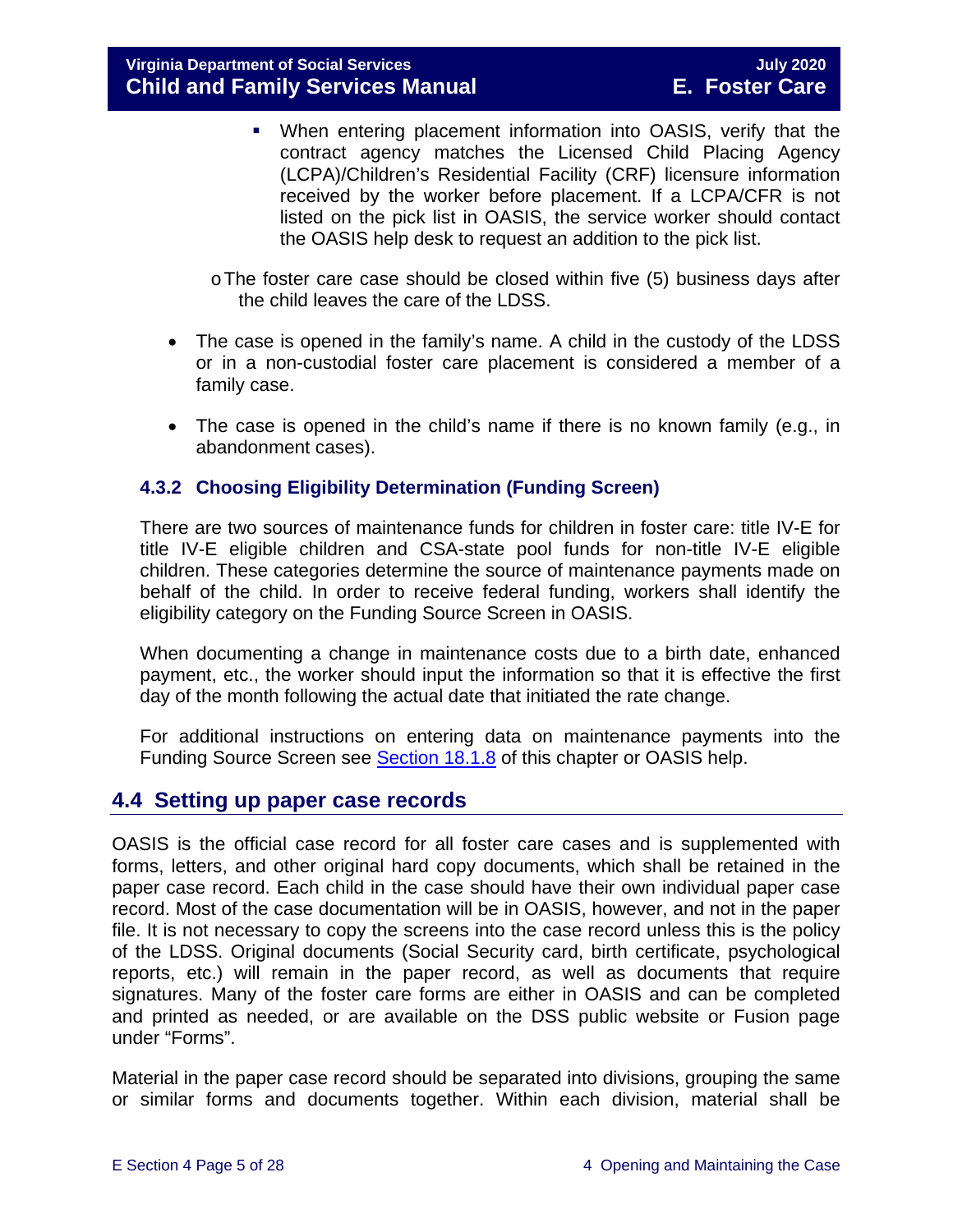fastened together in chronological order with the most recent material on top. A suggested paper case record format follows:

- Essential documents:
	- o Referral to benefits program specialist for title IV-E determination and Medicaid.
	- o Birth verification.
	- o Social Security card and/or application.
	- o Copies of medical insurance cards.
- Legal documents with original signatures:
	- o Petitions.
	- o Entrustments.
	- o Foster care plans (including the court approved Individual and Family Service Plan (IFSP).
	- o Court orders.
	- o ICPC Forms.
- Agreements with original signatures:
	- o Non-custodial foster care agreements.
	- o Foster family home placement agreements.
	- o Independent living agreements.
	- o Respite care agreements.
	- o Permanent foster care agreements.
- Current photograph, taken at least annually.
- Reports:
	- o Social histories.
	- o School reports.
	- o Medical reports.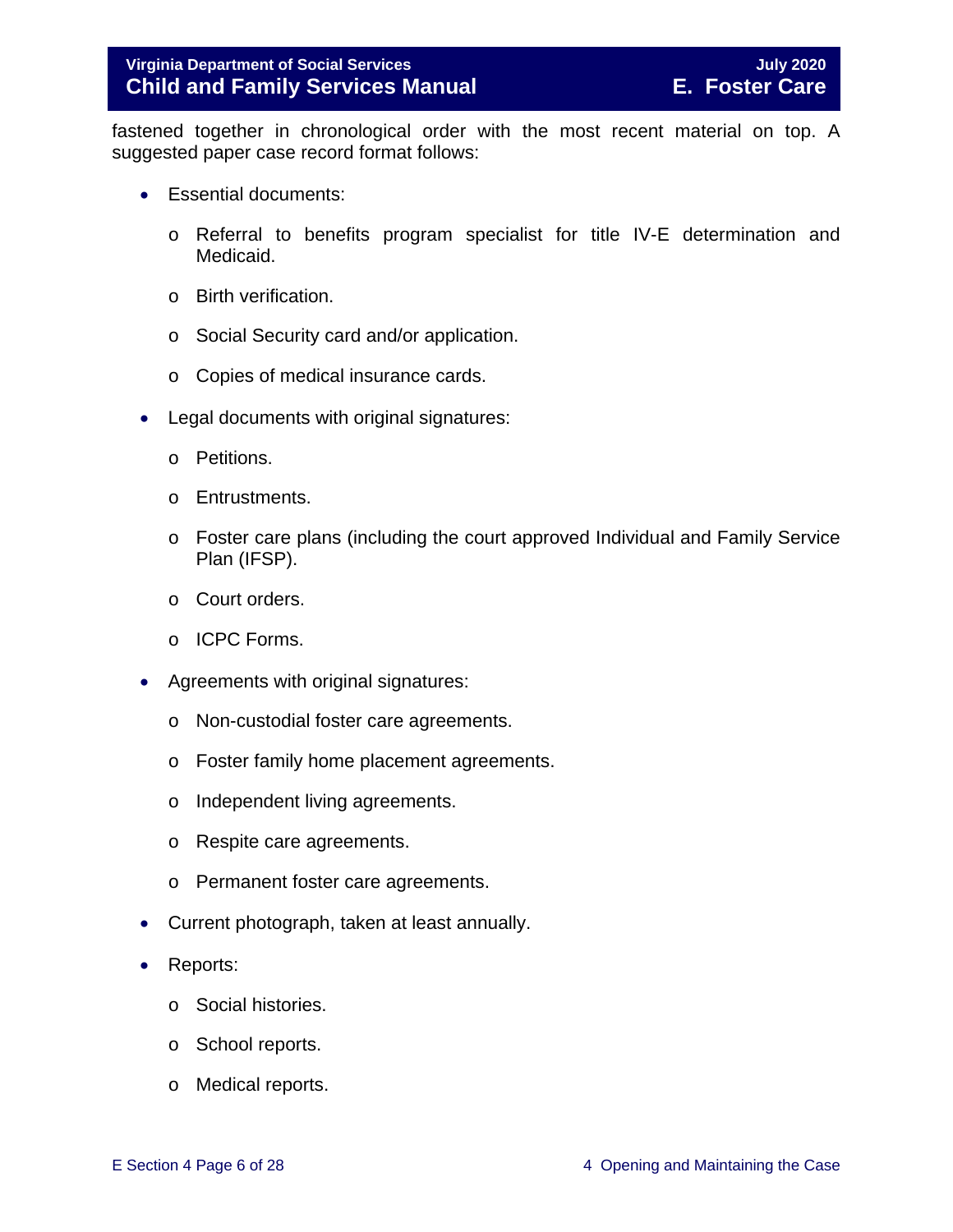- o Psychological reports.
- o Quarterly provider reports.
- Residential care:
	- o Application.
	- o Placement reports.
- Correspondence in chronological order:
	- o Notice of visitation.
	- o Notice of placement change.
	- o Notice of panel review.
	- o CPS summary or affidavit.
	- o Other correspondence.
- Funding:
	- o Title IV-E determinations.
	- o CSA documentation.
	- o Purchase orders and invoices.
- Adoption documents:
	- o Termination of Parental Rights.
	- o Adoption Assistance Agreement (if applicable).
	- o Adoptive home placement agreement.

## <span id="page-6-0"></span>**4.5 Referrals for maintenance: Title IV-E and State Pool Funds**

All children in foster care placements are eligible to receive room, board, supervision, a supplemental clothing allowance, transportation to visit family members, and transportation to remain in the school in which the child was enrolled at the time of placement if determined to be in the child's best interests. Maintenance is defined by federal law and additional information about maintenance payments and amounts is available in [Section 18](https://fusion.dss.virginia.gov/Portals/%5bdfs%5d/Files/DFS%20Manuals/Foster%20Care%20Manuals/Foster%20Care%20Manual%2007-2020/Final%20Foster%20Care%20Manual%2007-2020/section_18_funding_maintenance_costs.pdf) of the chapter. For information on arranging and paying for school transportation for the child to remain in the same school see Virginia Department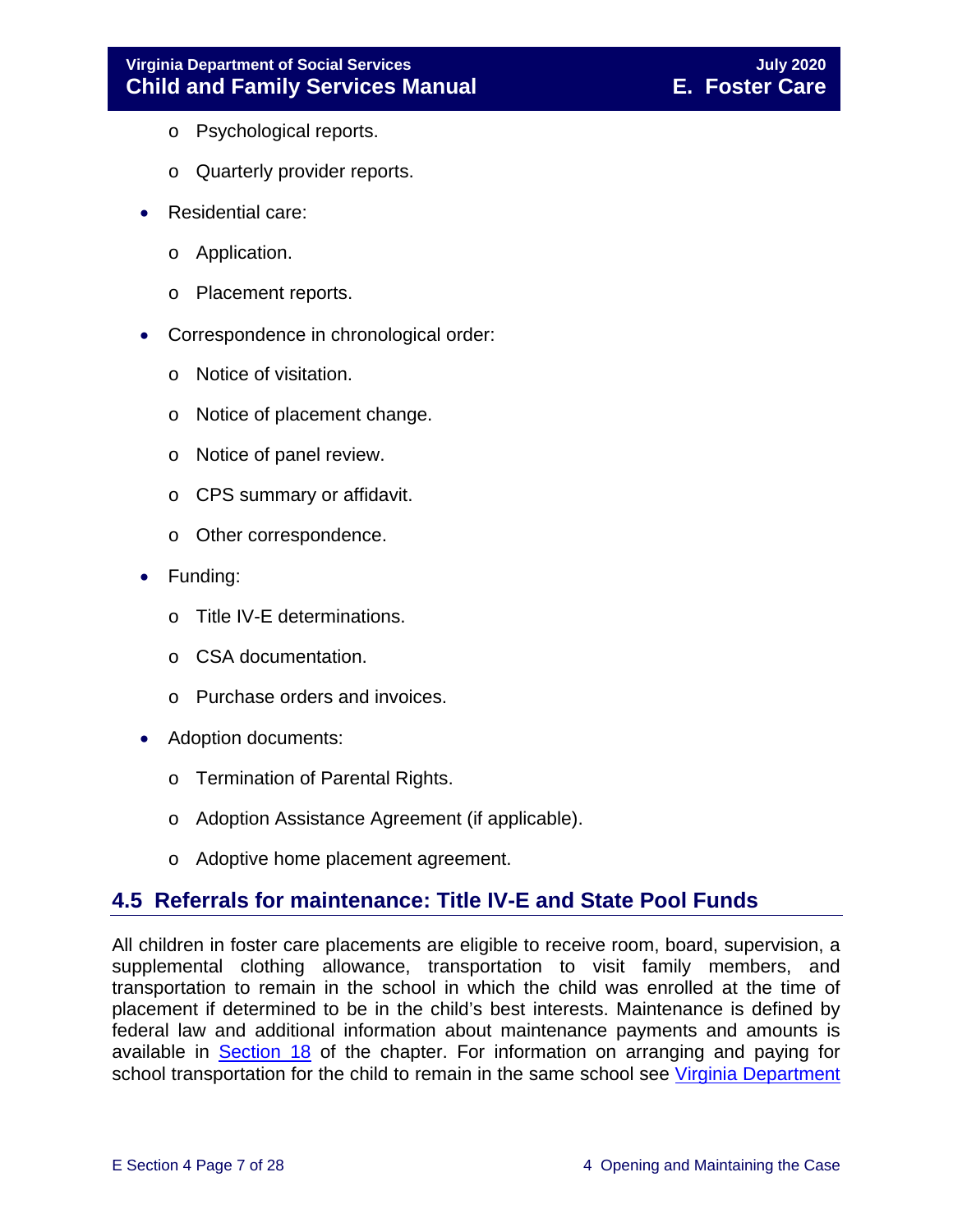[of Education and Virginia Department of Social Services Foster Connections: Joint](https://fusion.dss.virginia.gov/Portals/%5Bdfs%5D/Files/Foster%20Care/Joint%20Guidance/VDOE%20VDSS%20-%20Joint%20Guidance%20for%20School%20Stability%20of%20Children%20Youth%20in%20FC.pdf)  [Guidance for School Stability of Children in Foster Care.](https://fusion.dss.virginia.gov/Portals/%5Bdfs%5D/Files/Foster%20Care/Joint%20Guidance/VDOE%20VDSS%20-%20Joint%20Guidance%20for%20School%20Stability%20of%20Children%20Youth%20in%20FC.pdf)

#### <span id="page-7-0"></span>**4.5.1 Title IV-E eligibility requirements**

For children who meet title IV-E eligibility requirements, the federal government partially funds maintenance costs of children in foster care. All children in care are to be referred to benefits program specialist for an initial determination of title IV-E eligibility. Procedures for determining a child's eligibility for IV-E funds are found in the [Title IV-E Eligibility Manual.](https://fusion.dss.virginia.gov/dfs/DFS-Home/Title-IV-E/Title-IV-E-Guidance)

- The service worker shall refer a child for screening **within ten (10) calendar days** of the court commitment order, the date the voluntary entrustment agreement is signed, or the date the non-custodial agreement is signed.
- The service worker is responsible for providing the benefit programs specialist the following documents for the eligibility file:
	- Copy of the birth certificate.
	- Copies of legal documents including affidavit pertaining to the removal, petitions, entrustments, service plans or the court approved IFSP, court orders, and ICPC forms.
		- Note: It is very important to provide the petition that initiated the episode of foster care. This petition is used to assist in establishing which month eligibility begins. The court orders are used to determine and start the clock on timeliness of hearings to continue title IV-E eligibility.
	- Copies of agreements including non-custodial foster care agreements, foster family home placement agreements, voluntary continuing services and support agreements, independent living arrangement agreements, and permanent foster care agreements.
	- Copies of placement applications, licensures, placement reports and financial contracts.
	- Copies of purchase orders and invoices.
	- For adoption cases: copies of the adoption assistance agreement and the adoptive home placement agreement.
- The service worker is responsible for referring and providing information to the benefits program specialist that is used in making the title IV-E eligibility determination. The [Title IV-E/Medicaid Eligibility Form](https://fusion.dss.virginia.gov/dfs/DFS-Home/Title-IV-E/Title-IV-E-Forms) is available on the DSS internal website.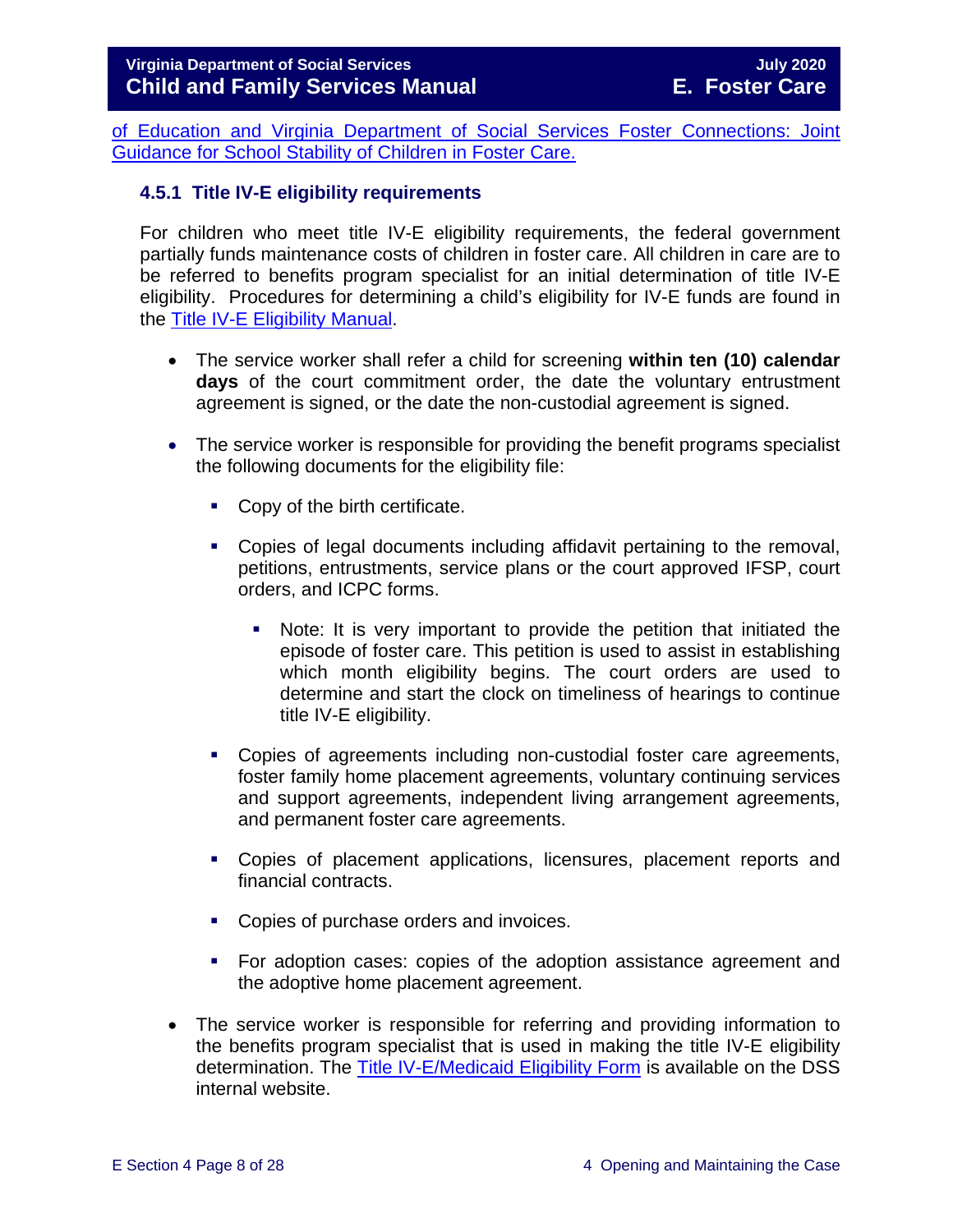#### <span id="page-8-0"></span>**4.5.2 Additional requirements for continuing eligibility for title IV-E funding and requirements for all foster care cases**

- The court shall hold a permanency planning hearing within 12 months from the date the child entered foster care which is defined as the earlier of the date of the judicial finding of abuse/neglect or sixty (60) days from physical removal. (See [Section 3.3](https://fusion.dss.virginia.gov/Portals/%5bdfs%5d/Files/DFS%20Manuals/Foster%20Care%20Manuals/Foster%20Care%20Manual%2007-2020/Final%20Foster%20Care%20Manual%2007-2020/section_3_entering_foster_care.pdf#page=3) of this chapter).
- Annually, there shall be a judicial determination at each court hearing that reasonable efforts have been made to reunite; or if the goal is other than Return Home, to finalize a permanent placement for the child (e.g., placing the child with relatives in another state in accordance with the ICPC), and to complete whatever steps are necessary to achieve permanency for the child through adoption or custody transfer to relatives.

The failure of the LDSS to meet the above requirements will make a child not eligible for title IV-E maintenance payments from the first of the month following the month the requirement was due and may resume the first of the month within the month the requirement was then met.

#### <span id="page-8-1"></span>**4.5.3 No redetermination of title IV-E eligibility required**

Eligibility for title IV-E is determined once, upon the child's entry into foster care. No subsequent redeterminations are required. Should information become available to the service worker that would affect the child's eligibility for title IV-E payments or continued eligibility, the service worker shall make such information known to the benefits program specialist worker.

#### <span id="page-8-2"></span>**4.5.4 Situations impacting child's eligibility for title IV-E**

The following situations would make a child ineligible for IV-E payment:

- The child is on a trial home visit or runaway status (AWOL).
- The child is placed with an allowable provider or a facility type which has a provisional or emergency approval, or whose approval has expired, or is no longer considered to be licensed.
- The child income or resource exceeds allowed criteria.
- The child's last judicial determination was not held within the past 12 months and/or did not result in a court order with appropriate "reasonable efforts" language.
- The child is placed in an unallowable title IV-E facility or agency, such as secured locked facilities operated primarily for the detention of juvenile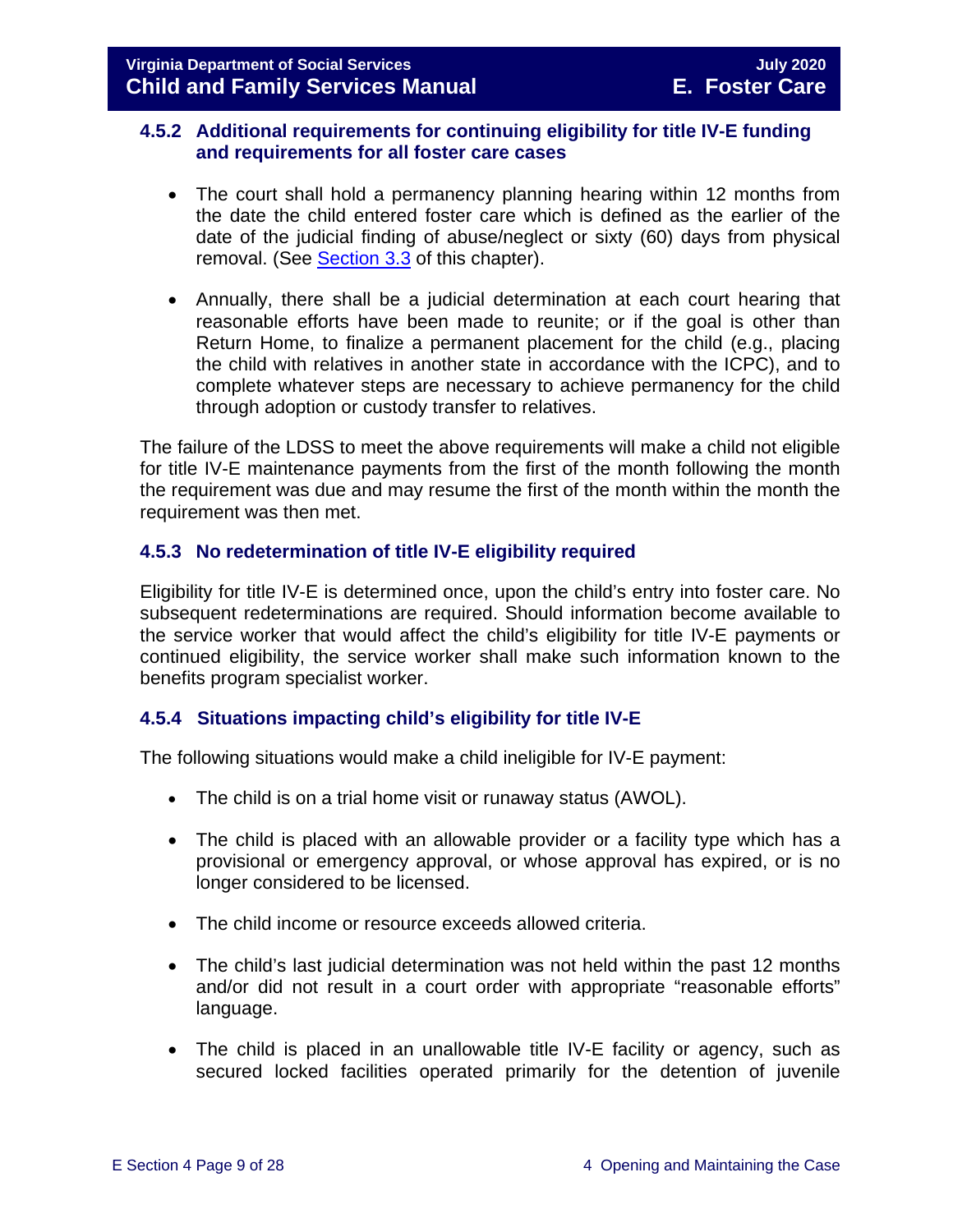delinquents; forestry or training camp; psychiatric or medical hospital; and public institution with more than 25 beds.

• The foster care child is receiving the full SSI benefit.

The following situations would end IV-E eligibility:

- The child no longer meets the age requirement.
- The child entered the agency's care and responsibility as the result of a voluntary placement agreement and the LDSS has not obtained a custody order with a judicial determination to the effect that continued voluntary placement is in the child's best interest within 180 days of the agreement.
- LDSS custody has been terminated.
- The child is on a trial home visit for more than six (6) consecutive months or time exceeds the time authorized by the court.
- The child is on runaway or absent without leave (AWOL) status for more than six (6) consecutive months.

The benefits program specialist is to be notified immediately of any change in the child's situation that might affect eligibility, including notification in advance that a child will become age 18, or is expected to graduate from high school prior to reaching age 19.

Additional information regarding title IV-E may be found on DSS internal website in the [Title IV-E manual.](https://fusion.dss.virginia.gov/dfs/DFS-Home/Title-IV-E/Title-IV-E-Guidance)

## <span id="page-9-0"></span>**4.6 Referral for determination of Medicaid (title XIX) eligibility**

Funding for medical services in this program is from state and federal funds provided through the Virginia Department of Medical Assistance Services (DMAS). Determination of eligibility is the responsibility of benefits program specialists in the LDSS. Service workers are responsible for submitting the appropriate form to the benefits program specialist **within ten (10) days** of date of placement.

- If a child has been determined **title IV-E eligible**, a separate Medicaid application is not required. The [Title IV-E Foster Care & IV-E Medicaid](https://fusion.dss.virginia.gov/dfs/DFS-Home/Title-IV-E/Title-IV-E-Forms)  [Application](https://fusion.dss.virginia.gov/dfs/DFS-Home/Title-IV-E/Title-IV-E-Forms) is used.
- If the foster care child is **Non IV-E**, a separate Medicaid application must be filed, either online at CommonHelp, by phone with CoverVirginia, or with a paper application submitted to LDSS. It is signed by an authorized employee of the public/private agency that holds custody of the child. (If the child has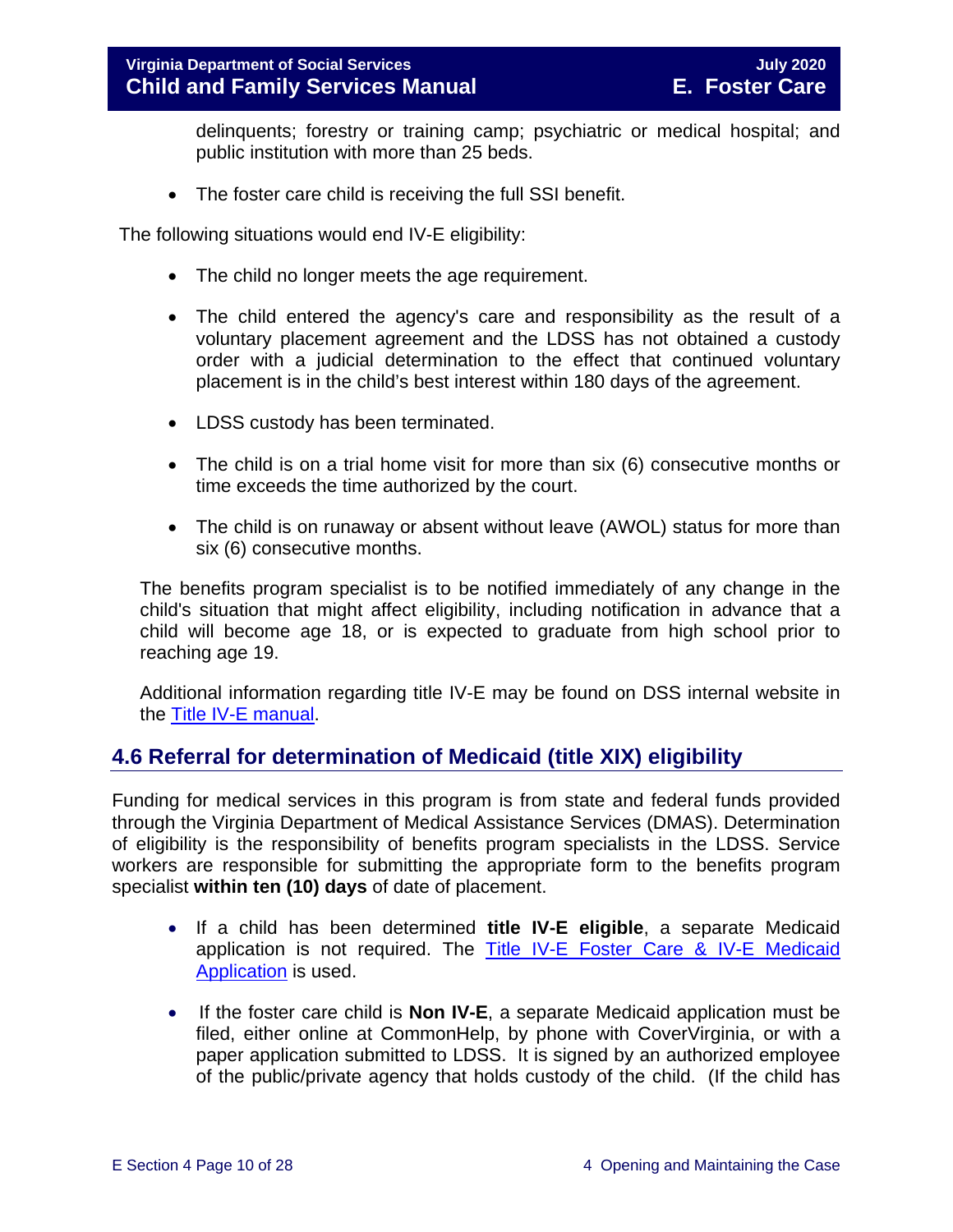been placed with and is living with a parent/caretaker relative, that person can sign the application.)

It is recommended that the service worker complete both applications **within ten (10) days** of the child entering foster care. This will prevent a delay in Medicaid coverage should the child not be found to be IV-E eligible.

#### <span id="page-10-0"></span>**4.6.1 Signing and filing applications**

For children in non-custodial foster care, the parents or guardian shall sign and file the application. The parent or guardian cannot authorize the service worker to sign the application.

#### <span id="page-10-1"></span>**4.6.2 Informing Medicaid of changes**

Eligibility for Medicaid is redetermined annually. However, the service worker shall provide the benefits program specialist with any new information that might affect Medicaid eligibility **within ten (10) days** from the date of receipt of information regarding changes.

Changes that might affect eligibility include:

- Changes in income or resources (e.g., wages, inheritances, savings);
- Return of a child to his home on a permanent basis;
- Final order of adoption;
- Age of the child;
- A trial home visit in excess of six (6) months;
- Termination of custody by the court or placement by the LDSS or parent; or
- Release of the LDSS of responsibility for aftercare supervision.

#### <span id="page-10-2"></span>**4.6.3 Redetermination of eligibility for Medicaid**

The service worker is responsible for providing the benefits program specialist information required for the annual redetermination of eligibility and information related to changes in the child's situation.

Changes that might affect eligibility include:

- Changes in income or resources (wages, inheritances, savings, etc.);
- Return of a child to his home on a permanent basis or a trial visit in excess of three (3) months;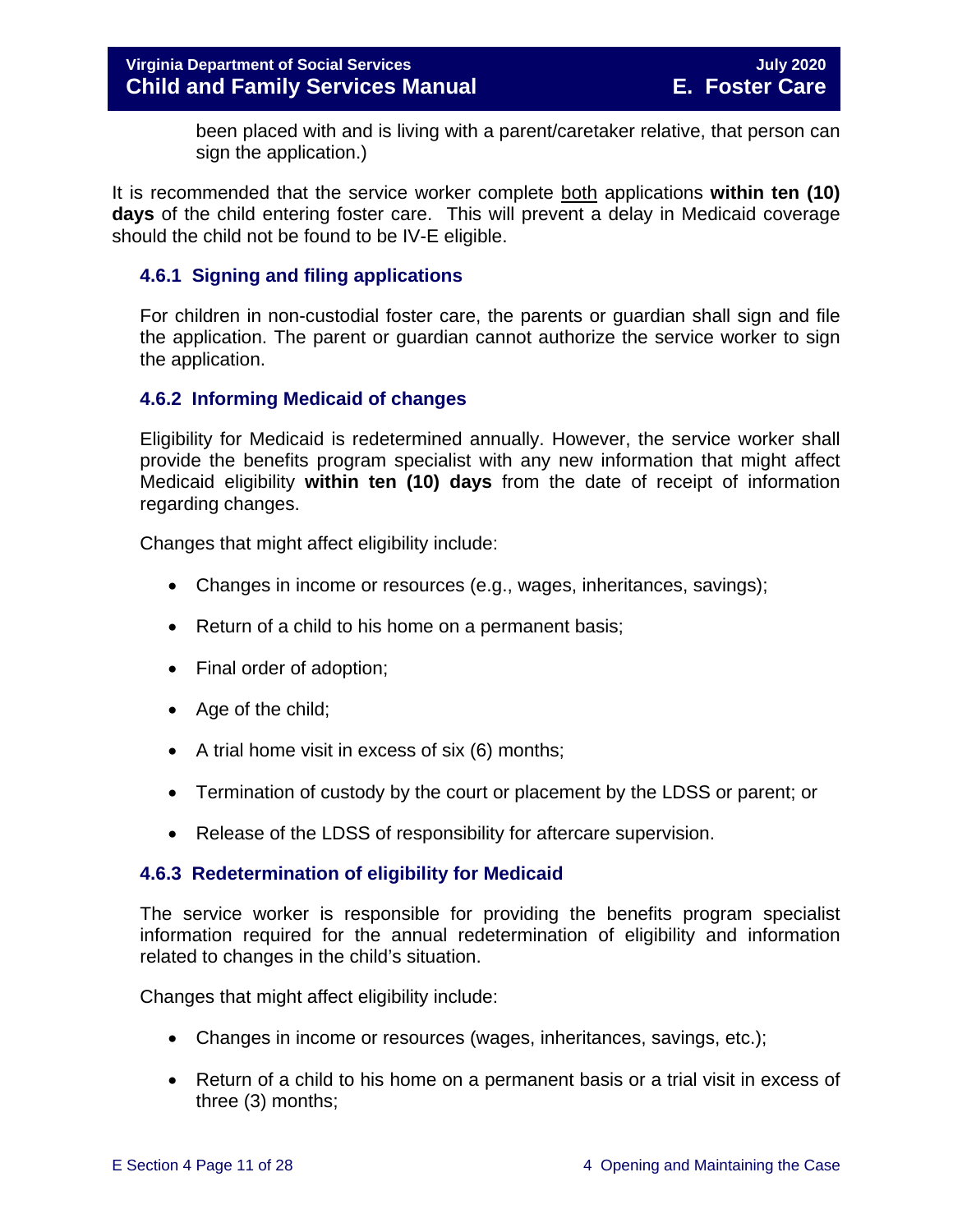- Termination of custody by the court; or
- Placement of children in jails, detention centers, or learning centers.

#### <span id="page-11-0"></span>**4.6.4 Managed Care**

Most children who are eligible for Medicaid and placed in foster care have been transitioned from Medicaid fee-for-service to Medicaid managed care. This transition to managed care improves access to credentialed health providers and coordinated care. Not all children that are eligible for Medicaid are enrolled in managed care due to exclusions. These exclusions include hospitalization, admittance into a nursing home, admittance into a Level C residential facility, placement out of state, or having Third Party Liability insurance through a biological or adoptive parent. The Department of Medical Assistance Services (DMAS) contracts with Managed Care Organizations (MCOs) to provide health care services and additional services such as case management, care coordination, disease management programs focusing on various chronic conditions (e.g., pediatric asthma, diabetes, and obesity), a 24 hour nurse advice line, and toll free member helplines. For questions, contact [fostercare@dmas.virginia.gov.](mailto:fostercare@dmas.virginia.gov)

Requests for changes of the MCO may occur at any time of the year, however, the service worker is the only person authorized to request the change of MCO for children in foster care through the Managed Care helpline (800-643-2273). The worker will be asked to provide the child's name, date of birth, Medicaid ID number, placement address and the locality's address and FIPS code in order to request a change. Foster parents and biological parents are not approved to make changes of the MCO. It is the responsibility of the service worker to discuss with the foster care placement if changes are to be made in the MCO for the child based on specific needs or placement changes. The service worker or the foster care parent can make changes to the child's primary care physician by contacting the assigned MCO directly.

For additional information and resources regarding Virginia Medicaid Managed Care, see [Virginia Medicaid Managed Care](http://www.virginiamanagedcare.com/) or Managed Care [for Children in Foster Care.](http://www.dmas.virginia.gov/Content_pgs/ialtc-plt.aspx)

## <span id="page-11-1"></span>**4.7 Referral for collection of child support**

The VDSS is charged with collecting support for dependent children (§ [63.2-1903\)](https://law.lis.virginia.gov/vacode/63.2-1903/) in accordance with state and federal laws and policies and procedures of the VDSS Division of Child Support Enforcement (DCSE). The court may determine the amount of support at the preliminary removal hearing or may refer the case to DCSE to schedule another hearing to discuss support. The LDSS shall address support in agreements signed with parent(s) to place a child in foster care (§ [63.2-910\)](https://law.lis.virginia.gov/vacode/63.2-910/).

The LDSS is responsible for reporting to DCSE all information necessary to aid in securing support on behalf of children.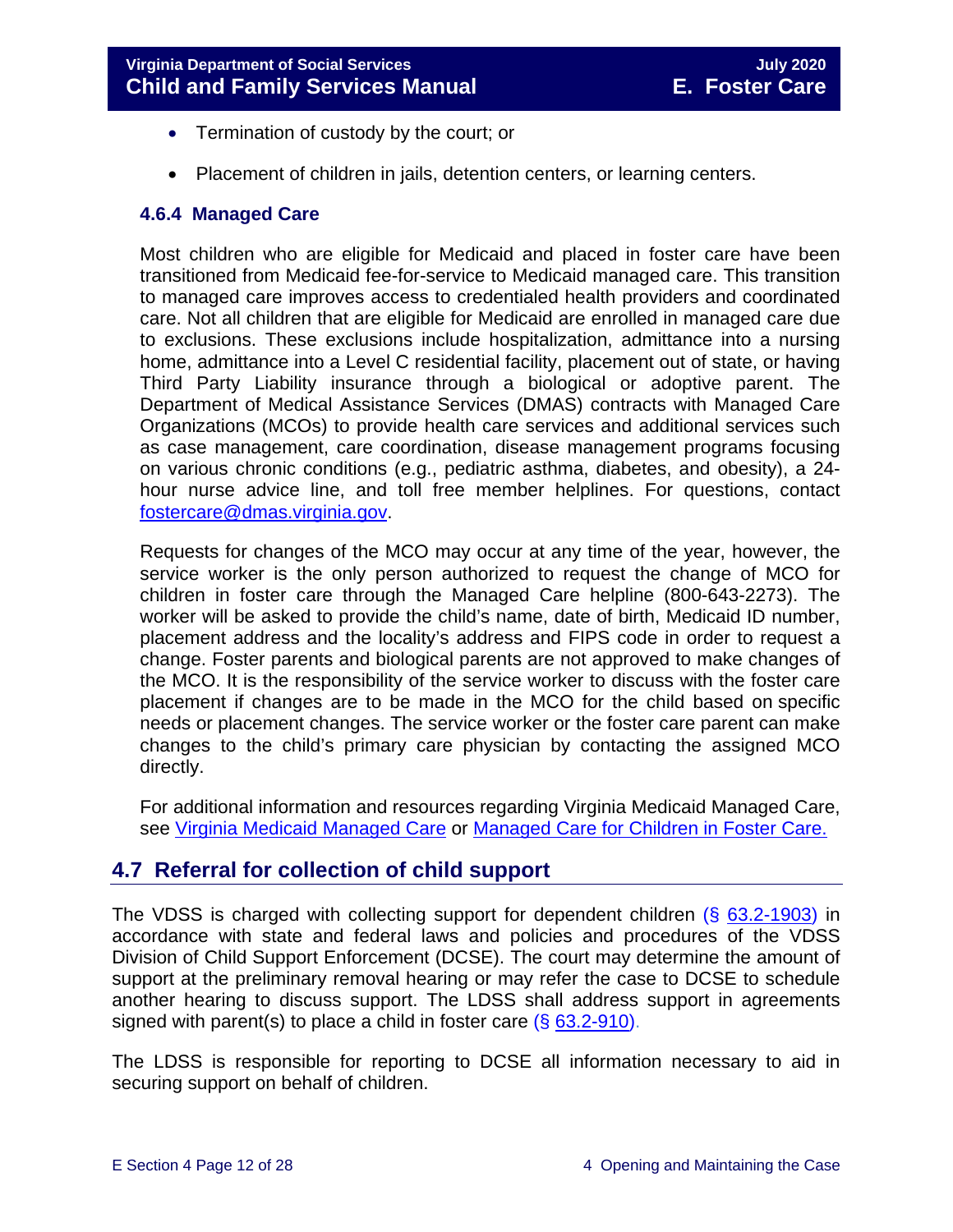#### <span id="page-12-0"></span>**4.7.1 Fundamental information about support**

- Both parents should be pursued for support.
- If support is established and collection begins, DCSE will distribute funds according to the child's funding category.
- The state will receive the state's share of funds collected by DCSE for title IV-E children. Funds collected for non-title IV-E children will be forwarded to the LDSS. These support payments are placed in special welfare accounts to be used for reimbursement of foster care expenses for the child (e.g., maintenance, medical care not covered by Medicaid, and services). Instructions for the use of special welfare funds can be found in the [Local](https://fusion.dss.virginia.gov/dof/DOF-Home/LOCAL-RESOURCES/Finance-Guidelines-Manual-LDSS)  [Finance Guidelines Manual.](https://fusion.dss.virginia.gov/dof/DOF-Home/LOCAL-RESOURCES/Finance-Guidelines-Manual-LDSS)
- If the parent provides a financial statement indicating his or her ability to pay, child support guidelines will be used to determine the support amount.
- Current support payments will be assessed from the date of custody or when the parent(s) signs an agreement to place a child in foster care.
- DCSE will not collect support payments from absent parents after parental rights have been terminated or a permanent entrustment has been executed and approved by the court, unless the parents have accrued arrears. The service worker shall notify the benefits program specialist in writing when termination of parental rights occurs.
- Support payments will not affect foster care payments.

#### <span id="page-12-1"></span>**4.7.2 Court-ordered child support**

- The petition requesting custody or foster care placement shall also request that the issue of child support be addressed at the preliminary removal hearing.
- The court shall address child support whenever a child is placed in foster care  $(S$  [63.2-909\)](https://law.lis.virginia.gov/vacode/63.2-909/). The court may determine the amount of support at the initial hearing, schedule another hearing to determine support when DCSE staff can be present, or refer the case to DCSE to determine the support amount.
- The LDSS and district DCSE office will determine how DCSE staff will be informed of support hearings pertaining to children placed in foster care. The service worker is not responsible for determining the child support amount.
- If the service worker believes the collection of support will interfere with the goal of returning the child home, the worker should inform the court at the hearing where child support is addressed of those specific concerns.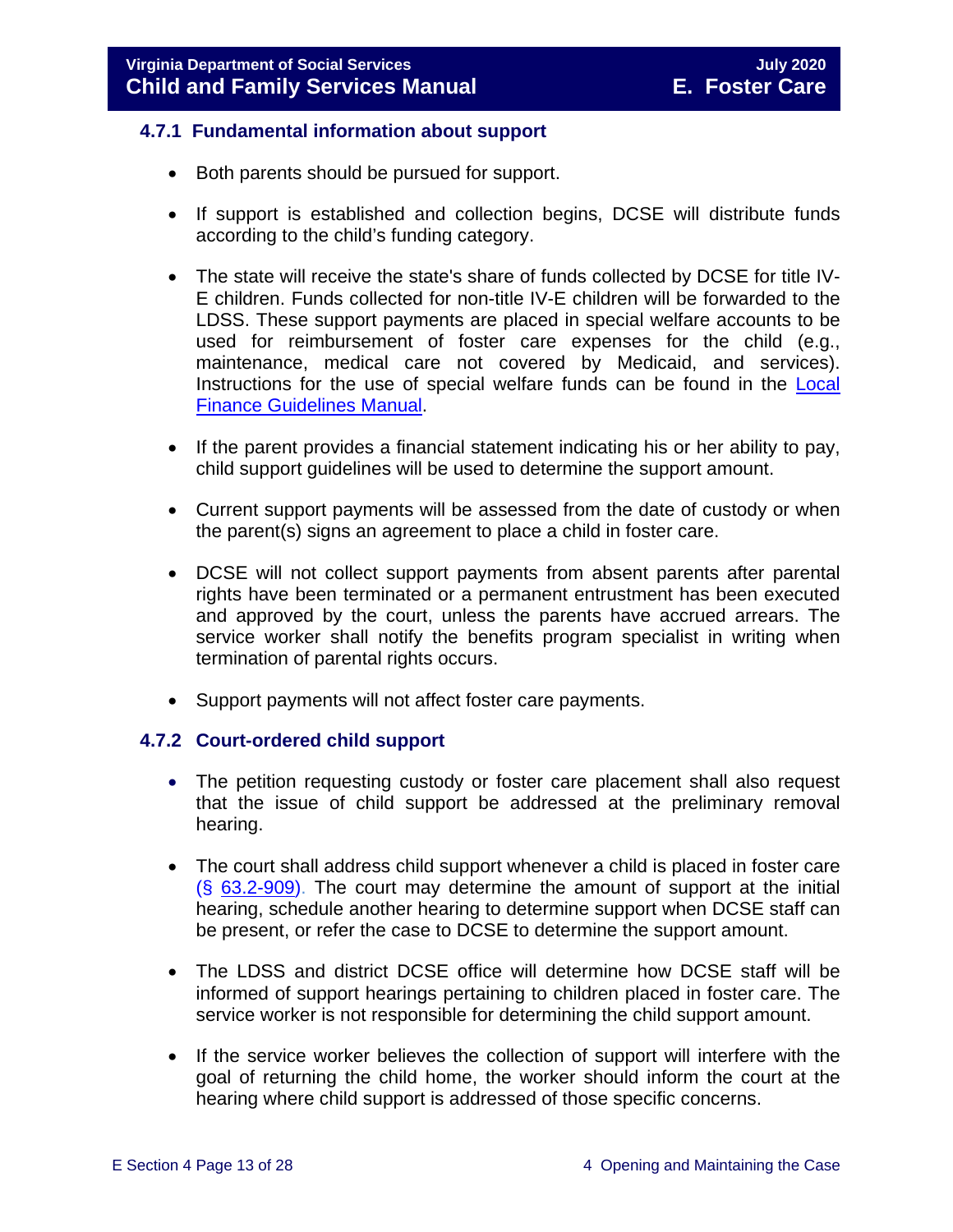• If the court orders support, the worker shall complete the Interim Application for Child Support Enforcement Services and submit it to the district DCSE office **within five (5) days** of the hearing. If the worker is able to complete the full [Absent Parent/Paternity Information Form](https://fusion.dss.virginia.gov/Portals/%5bbp%5d/Files/TANF%20Forms/Absent%20Parent%20Paternity%20Information.pdf?ver=2019-03-30-204002-243) and submit it to the district DCSE office **within five (5) days**, the Application for Child Support Enforcement does not have to be submitted to DCSE. A copy of the Absent Parent/Paternity Information Form submitted to DCSE should be provided to the benefit programs specialist at the time of the title IV-E screening (see [Section 4.7.6\)](#page-15-0).

#### <span id="page-13-0"></span>**4.7.3 Responsibility of service worker in securing support for children**

The service worker is responsible for identifying the absent parent(s) and completing the [Absent Parent/Paternity Information Form](https://fusion.dss.virginia.gov/Portals/%5bbp%5d/Files/TANF%20Forms/Absent%20Parent%20Paternity%20Information.pdf?ver=2019-03-30-204002-243) to provide information to DCSE staff regarding the absent parent(s) for whom paternity will be established and from who support will be pursued. One form shall be completed on each parent regardless of whether they are living together or apart. The information on the form should be accurate and up-to-date. The Absent Parent/Paternity Information Forms shall either be submitted to DCSE **within five (5) days** of the court hearing ordering support or to the benefits program specialist at the time of the title IV-E screening. The service worker shall also provide DCSE a copy of the court order addressing custody or placement and support or the non-custodial agreement.

- When children are placed in foster care through non-custodial agreements, the service worker is responsible for referring the case to DCSE at the time of the title IV-E referral.
- The service worker shall keep a copy of all support information and forms in the foster care record.
- As soon as there are changes in the status of the foster care case or in the situation of the absent parents, the service worker shall notify the benefits program specialist in writing. Status changes include a change in goals, the need to claim good cause in an existing case, the need to withdraw a good cause claim, and closing the foster care case due to the child exiting to permanency.

#### <span id="page-13-1"></span>**4.7.4 Claiming good cause**

Claiming good cause results in the case not being pursued by DCSE for collection of support. The service worker may claim good cause for the parent or parents to whom the child is to return when the foster care plan has the goal of returning the child to the parent(s) and collection of support will interfere with achieving that goal.

For example, a good cause claim may be made when the parent(s) possess such limited financial resources that support collection would interfere with the parent(s)' ability to meet conditions set forth in the foster care service plan or delay the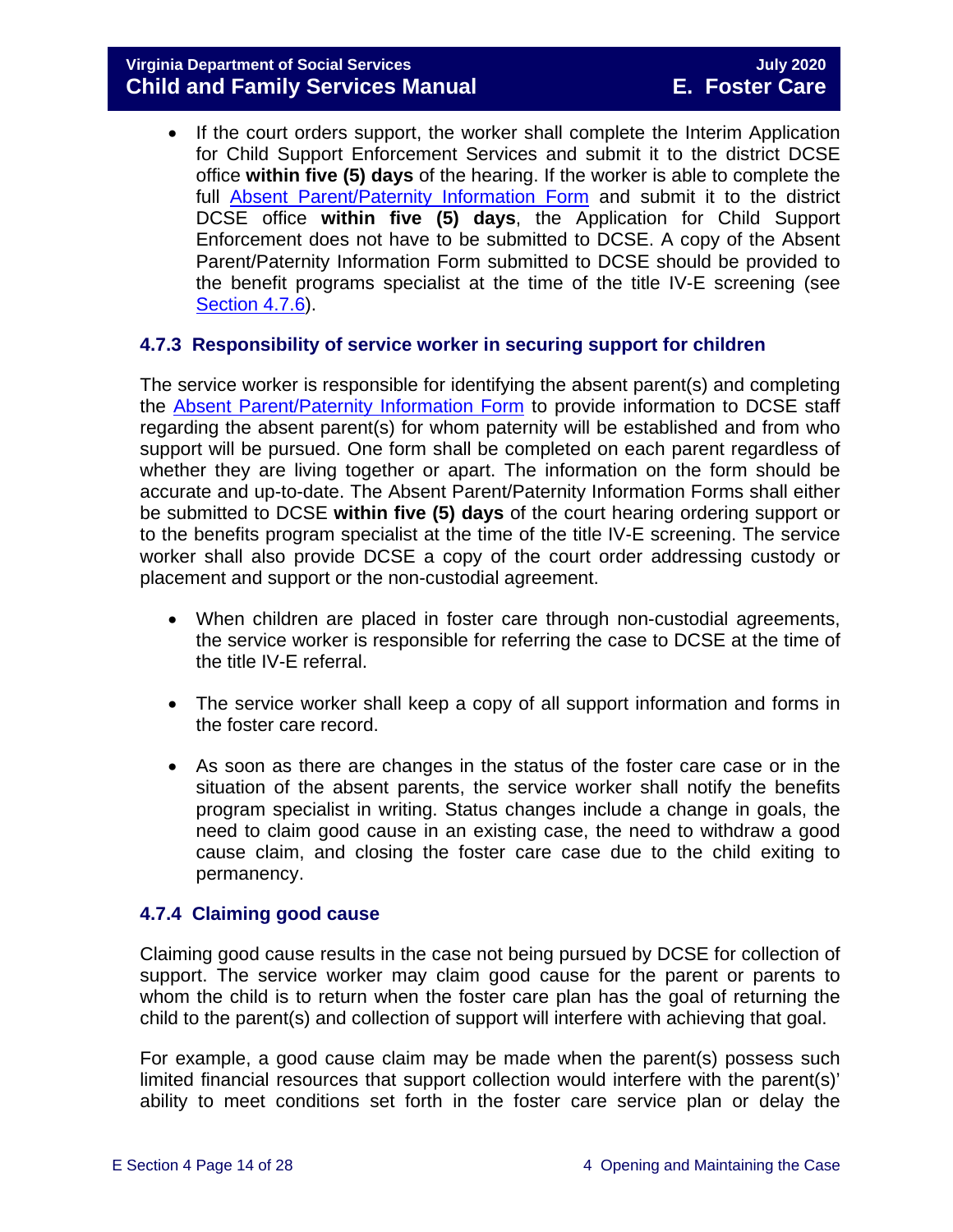reunification process. Homelessness, living in substandard housing, participation in full-time mental health or substance abuse treatment programs, or serious illness are situations that could result in a good cause claim.

A good cause claim is not made for the parent to whom the child will not be returned unless that parent signs a permanent entrustment agreement for the purposes of adoption or parental rights have been terminated.

The service worker has the following responsibilities in claiming good cause:

- If the service worker believes that the collection of support will interfere with the goal of returning the child home, the worker should inform the court at the hearing where child support is addressed of those specific concerns. The court will determine the support amount.
- If good cause is claimed, the worker indicates the reason for claiming good cause when completing the Absent Parent/Paternity Information Form.
- If, after the court has ordered support or DCSE has determined a support amount and the support collection interferes with the goal of Return Home, the worker may stop the support collection by claiming good cause. The [Good](https://fusion.dss.virginia.gov/dfs/DFS-Home/Foster-Care/Foster-Care-Forms)  [Cause Determination Form](https://fusion.dss.virginia.gov/dfs/DFS-Home/Foster-Care/Foster-Care-Forms) is located on the DSS internal website.

The worker completes the [Good Cause Determination Form](https://fusion.dss.virginia.gov/dfs/DFS-Home/Foster-Care/Foster-Care-Forms) for each parent for whom good cause is claimed. The form is submitted to the benefits program specialist who is responsible for forwarding it to DCSE. DCSE will stop pursuing support once good cause is claimed. For those cases where support is court ordered, DCSE regulations allow the LDSS to claim good cause without obtaining court permission. The LDSS should consult with its court to determine whether the court wants to approve changes in court ordered support or be notified when the LDSS claims good cause.

- If the court has determined at the initial hearing that support collection will interfere with goal of Return home and has ordered that the parent(s) pay no support, the LDSS shall petition the court to order support when the parent(s)' situation improves and the collection of support no longer interferes with the goal of Return Home.
- Once good cause is claimed, the service worker is to notify the benefits program specialist in writing whenever changes are known that would eliminate good cause.

#### <span id="page-14-0"></span>**4.7.5 Identifying the absent parent**

The service worker shall diligently search for absent parent(s) and encourage them to connect, support, and maintain involvement with the child, consistent with the child's safety, best interests and personal desires. For information on searching for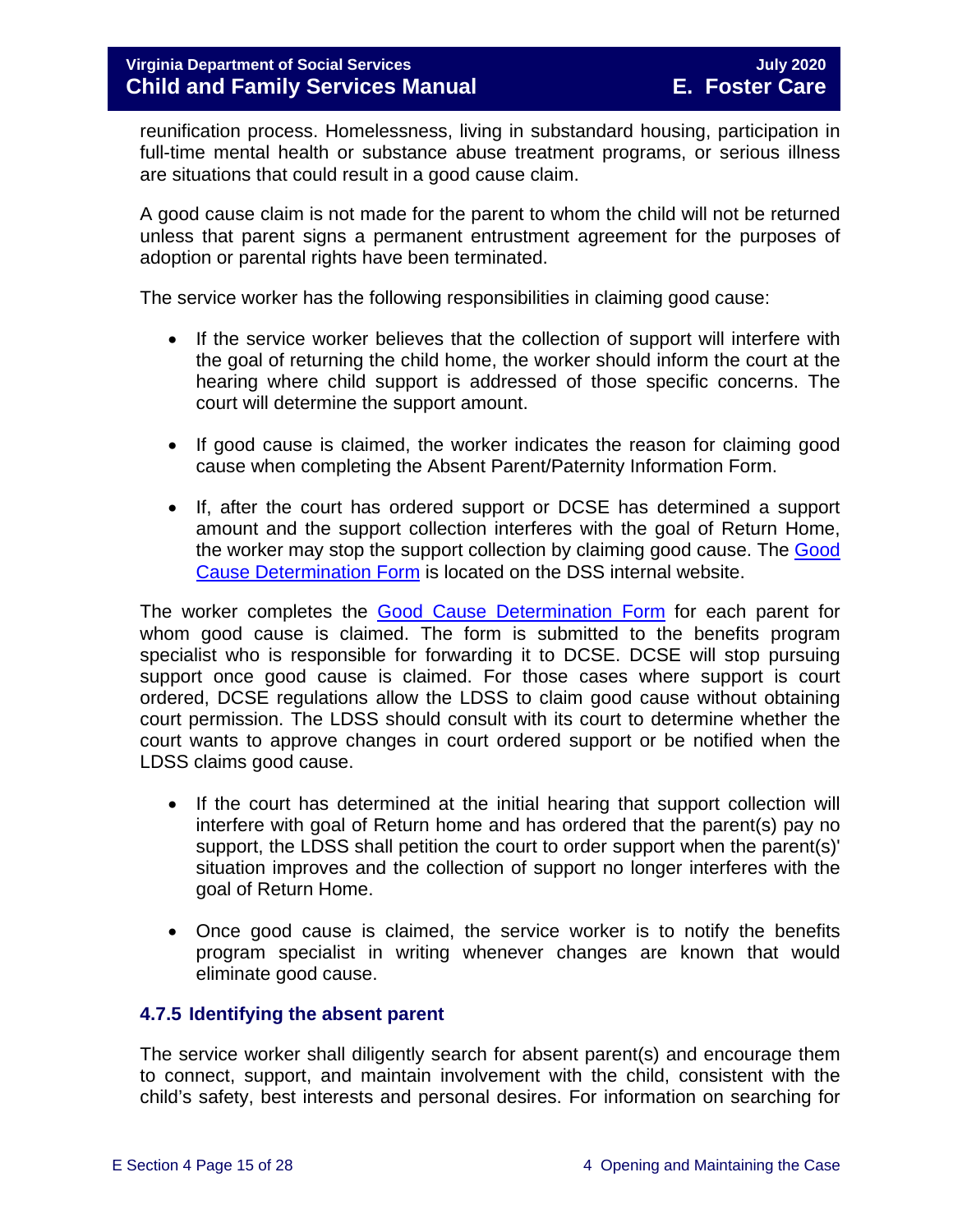absent parents, preparing the child for the search, and notifying and engaging the family, see [Section 2,](https://fusion.dss.virginia.gov/Portals/%5bdfs%5d/Files/DFS%20Manuals/Foster%20Care%20Manuals/Foster%20Care%20Manual%2007-2020/Final%20Foster%20Care%20Manual%2007-2020/section_2_engaging_the_child_family_and_significant_adults.pdf) Engaging the Child, Family and Significant Adults of the Foster Care Chapter.

For the purpose of foster care, "absent parent" is any person or persons whose parental rights have not been terminated who is required under law to support the child in custody of or placed with an LDSS or public agency designated by the CPMT.

The "absent parent(s)" may be the birth parent(s) including the putative father or the legal parent(s). A prior custodian is not required under law to support a dependent child.

#### <span id="page-15-0"></span>**4.7.6 Completing the Absent Parent/Paternity Information Form**

Information on the birth or legal parent(s) is needed on the Absent Parent/Paternity Information Form in order to pursue support; including

- Names and addresses.
- Birth dates.
- Social Security numbers.
- Name and address of employers.
- Names of parents and emergency contacts of the absent parent(s).

The [Absent Parent/Paternity Information Form](https://fusion.dss.virginia.gov/Portals/%5bbp%5d/Files/TANF%20Forms/Absent%20Parent%20Paternity%20Information.pdf?ver=2019-03-30-204002-243) is located on the DSS internal website.

Title IV-E children are mandated to receive full DCSE services upon referral. The service worker shall request full DCSE services for non-title IV-E children unless good cause is claimed. The service worker shall check statement (A) requesting all services offered by DCSE on the Absent Parent/Paternity Information Form, Section II: Child Support Enforcement Services for Medicaid Recipients.

#### <span id="page-15-1"></span>**4.7.7 Responsibility of benefits program specialist**

The benefits program specialist is responsible for ensuring that information provided by the service worker is provided to DCSE for the title IV-E eligible child. The Medicaid worker is responsible for forwarding the Absent Parent/Paternity Information Form to DCSE for non-title IV-E children.

The benefits program specialist is responsible for notifying DCSE of any changes that affect the good cause claim. The service worker is responsible for evaluating whether good cause exists.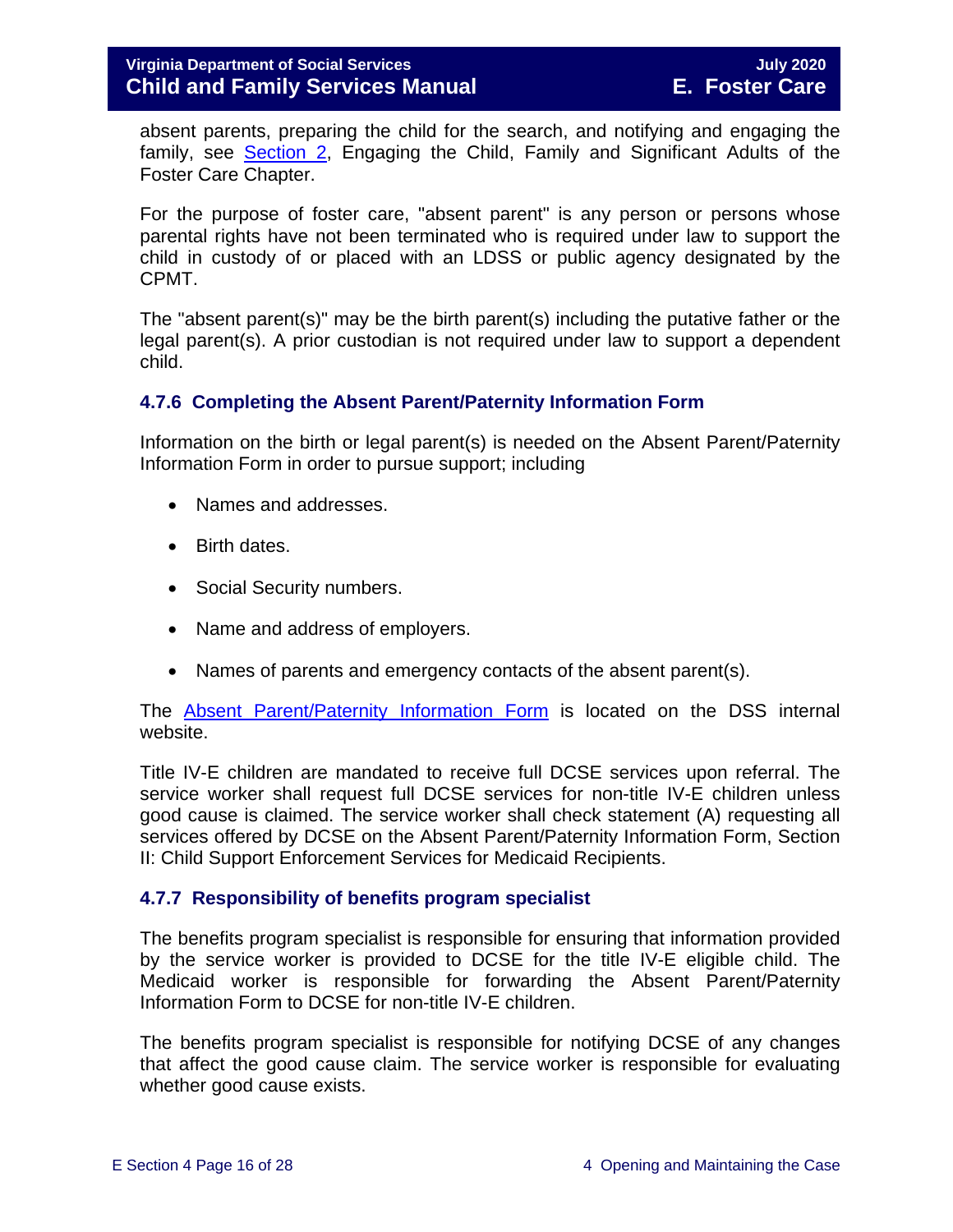#### <span id="page-16-0"></span>**4.7.8 Responsibility of the Division of Child Support Enforcement**

DCSE will ensure the establishment of paternity where necessary, the establishment of a child support order where none exists, the establishment and enforcement of health care coverage, and the collection of support for children upon receiving the referral where good cause does not exist.

#### <span id="page-16-1"></span>**4.7.9 Notice of changes affecting child support**

As soon as there are changes in the status of the foster care case or in the situation of the absent parents, the service worker shall notify the benefits program specialist in writing. The benefits program specialist shall notify the Division of Child Support Enforcement. Changes in the status of a foster care case or the absent parent's situation may include the following:

- Good cause no longer exists because the service plan goal for the child changes from the goal of Return to Parents to another goal.
- Parental rights are terminated or the parent(s) have signed a permanent entrustment agreement.
- The child is emancipated or becomes age 18.
- The whereabouts of the child are unknown.
- Death of the child.
- The child is returned to a parent who is a recipient of TANF.
- The foster care case is closed.

The service worker will inform the benefits program specialist about the status of good cause for not pursuing child support, where appropriate.

## <span id="page-16-2"></span>**4.8 Arranging visitation with parent(s) or prior custodians**

Efforts to maintain contact with the parent(s) or prior custodians in accordance with the needs of the child shall begin as soon as the child is placed in foster care.

The child and parent(s) have the right to visit and maintain communication with each other, unless visitation has been restricted by the court  $(\S$  [63.2-912\)](https://law.lis.virginia.gov/vacode/63.2-912/).

At the time a child is placed in foster care, the service worker shall encourage visitation and arrange with the parent(s) a mutually agreeable plan for visitation and other communication such as phone calls, email, and letters.

Frequent and meaningful visitations: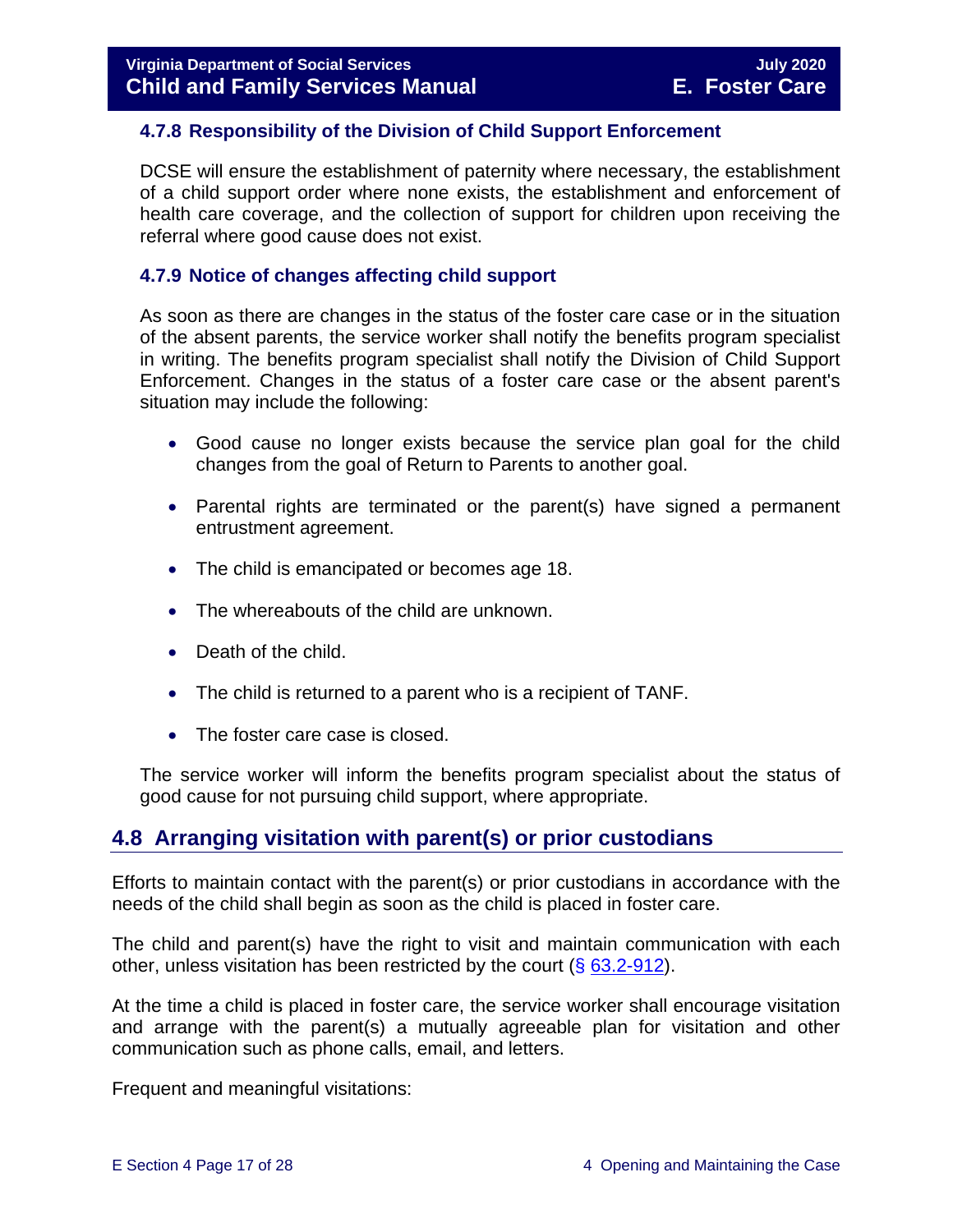- Maintain and improve the parent/child relationship which facilitates reunification.
- Are the principal and often only means of maintaining, improving, or developing the child's relationship with his parent(s).
- Provide the opportunity for parent(s) to improve their parenting skills and to demonstrate their ability to care for their child.
- Provide the service worker the opportunity to observe and to evaluate the strengths and the weaknesses of the parent-child relationship. Information may be gathered about the level of commitment of the parent, and the reactions of the child may be observed. This information may be used to assist the service worker in making decisions on the most appropriate permanent plan for the child.

Note: Visitations should never be limited or denied due to a child's inability or lack of motivation to progress in a placement program's treatment process. Additionally, while sobriety during visits is critical, a positive drug screen at any point in the life of the case should not be the sole basis for suspending or cancelling a visit.

#### <span id="page-17-0"></span>**4.8.1 Visitation plans**

See [Section 6.2.2.2](https://fusion.dss.virginia.gov/Portals/%5bdfs%5d/Files/DFS%20Manuals/Foster%20Care%20Manuals/Foster%20Care%20Manual%2007-2020/Final%20Foster%20Care%20Manual%2007-2020/section_6_placement_to_achieve_permanency.pdf#page=7) and [Section 8.6](https://fusion.dss.virginia.gov/Portals/%5bdfs%5d/Files/DFS%20Manuals/Foster%20Care%20Manuals/Foster%20Care%20Manual%2007-2019/section_8_achieving_permanency_goal_return_home.pdf#page=10) of this chapter, for visitation and communication service requirements when children are first placed in foster care and the goal is reunification.

Visitation plans shall be in the best interest of the child including consideration of safety, permanency and well-being outcomes. The visitation plan shall be a written plan and addressed in the foster care plan. It should include the structure and logistics of the visits. The plan shall be documented in OASIS; it should be documented within **five (5) days** of the child's entry into foster care.

The service worker should develop the visitation plan with the parents and the caretakers. It is appropriate for this plan to be discussed and developed during a Family Partnership Meeting, team decision making meeting, or child and family team meeting.

The frequency and duration of the visits should be addressed in the visitation plan. Also, included in the plan should be the location of visits. The following criteria should be used:

- Least restrictive, inclusive setting with consideration given to the culture and social patterns of the family.
- In the child's community whenever possible.
- A setting that is age appropriate and ensures the safety of the child.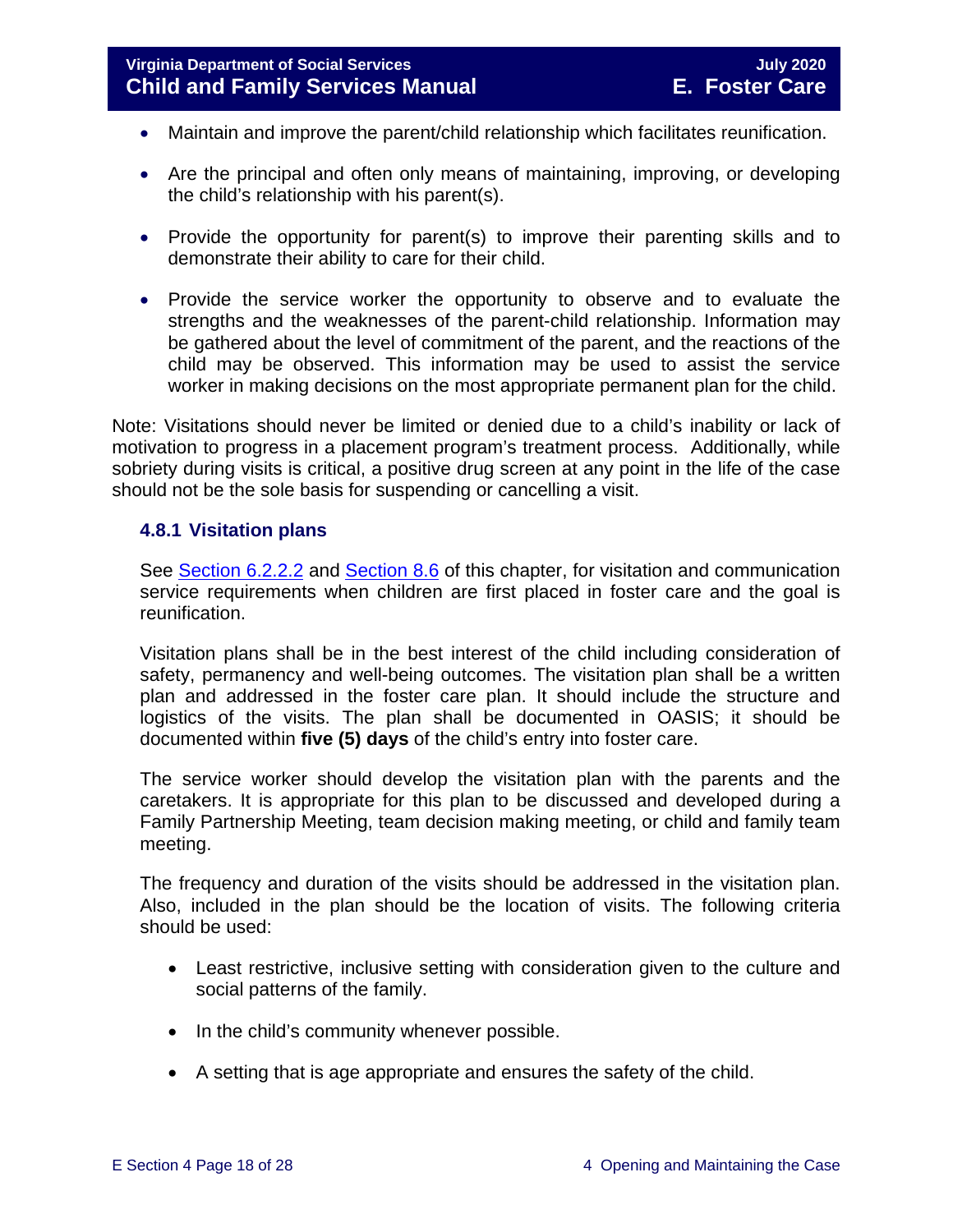#### **Virginia Department of Social Services July 2020 Child and Family Services Manual**

• In the agency's office when necessary for the protection of the child or to allow for support before, during or after the visit.

Visitation should occur frequently and in a positive, natural setting. Service workers should be creative in implementing visitation to assure frequent and positive visitation. Limiting visits to what is convenient for the agency limits the agency's knowledge of the parent's ability to learn and demonstrate how to care for their children. Possibilities for visitation are listed below but are not limited to the following:

- Visits in the foster home. These types of visits allow the parents to observe a positive approach to parenting, allows the child to view all the people that care for him as allies, and has the potential to develop a long term mentoring resource for the biological parent.
- Schools and daycares. Most schools today encourage parents to enjoy lunch with their children or visit the daycare. These types of visits allow the parent to observe and be a part of a child's life and have positive interaction with the teacher or day care provider.
- Medical and dentist appointments. These types of visits provide parents an opportunity to take responsibility for the medical and dental concerns of their child.
- Visits outside of the agency. Parks, playgrounds, fast-food restaurants or other places that provide a more natural setting for normal parent/child interactions.
- Use of web based video conferencing (Skype) and phone calls. Other types of contact should be considered if distance between parent and child is a barrier to frequent face to face visits.

#### <span id="page-18-0"></span>**4.8.2 Levels of supervision during visits**

The service worker should determine the level of supervision for parent/child visits based on the identified safety threats. Three levels of supervision are recognized in practice:

- Supervised visits require another adult approved by the LDSS to maintain line of sight and sound supervision and intervene as needed.
- Monitored visits require another adult approved by the LDSS to periodically observe and intervene as needed.
- Unsupervised visits require the parent to be the primary caregiver and be willing and able to safely care for the child.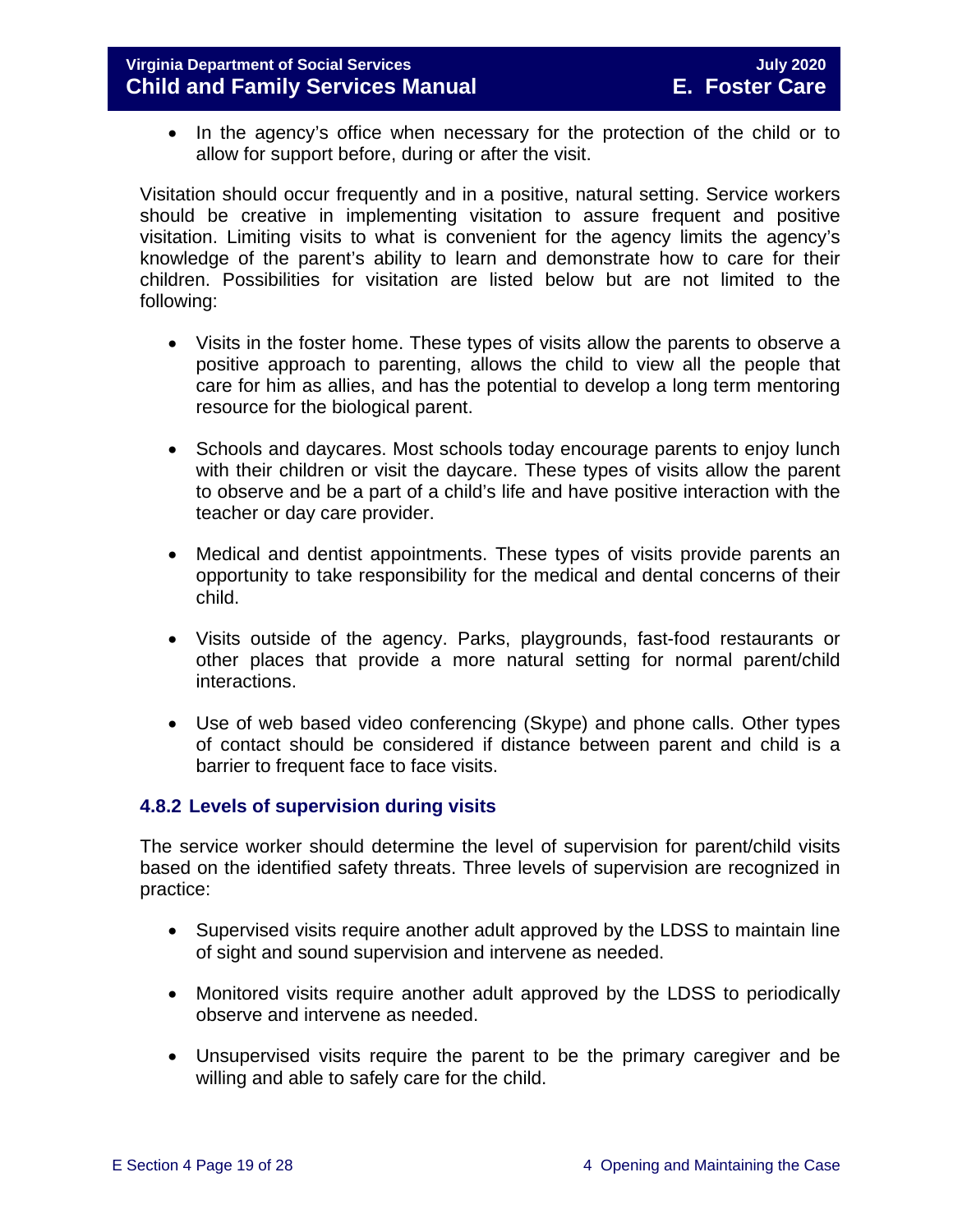The visitation plan should document the reasons for the level of supervision.

#### <span id="page-19-0"></span>**4.8.3 Visitation observations**

The service worker and/or visitation supervisor should observe and document in OASIS the following during visits:

- Who participated.
- How long did the visit last.
- How did the parent greet the child and the child respond to the parent.
- What was the interaction between the child and the parent.
- What activities took place or how the time was spent.
- Did the parent set limits and/or discipline the child.
- Did the parent pay attention to the child's needs.
- Was affection displayed between the parent and the child.
- Was the service worker required to intervene.
- <span id="page-19-1"></span>• How did the parent and child separate.

#### **4.8.4 Reviewing visitation plans**

The service worker has an obligation to preserve the child's relationship with the parents and family. Any changes to the visitation plan (limiting or terminating) should be discussed with the family, and the written visitation plan should be updated and provided to the family.

Reviews of the visitation plan should take place when:

- There is an increase or decrease in safety threats.
- Change in the permanency goal.
- Change in the well-being of the child.

Conditions that may support a change in the visitation plan to increase the frequency and duration of visits, or reduce the level of supervision required include consistently positive contact between parent(s) and child; therapist recommending increased contact; and parental compliance with treatment and progress towards service plan goals.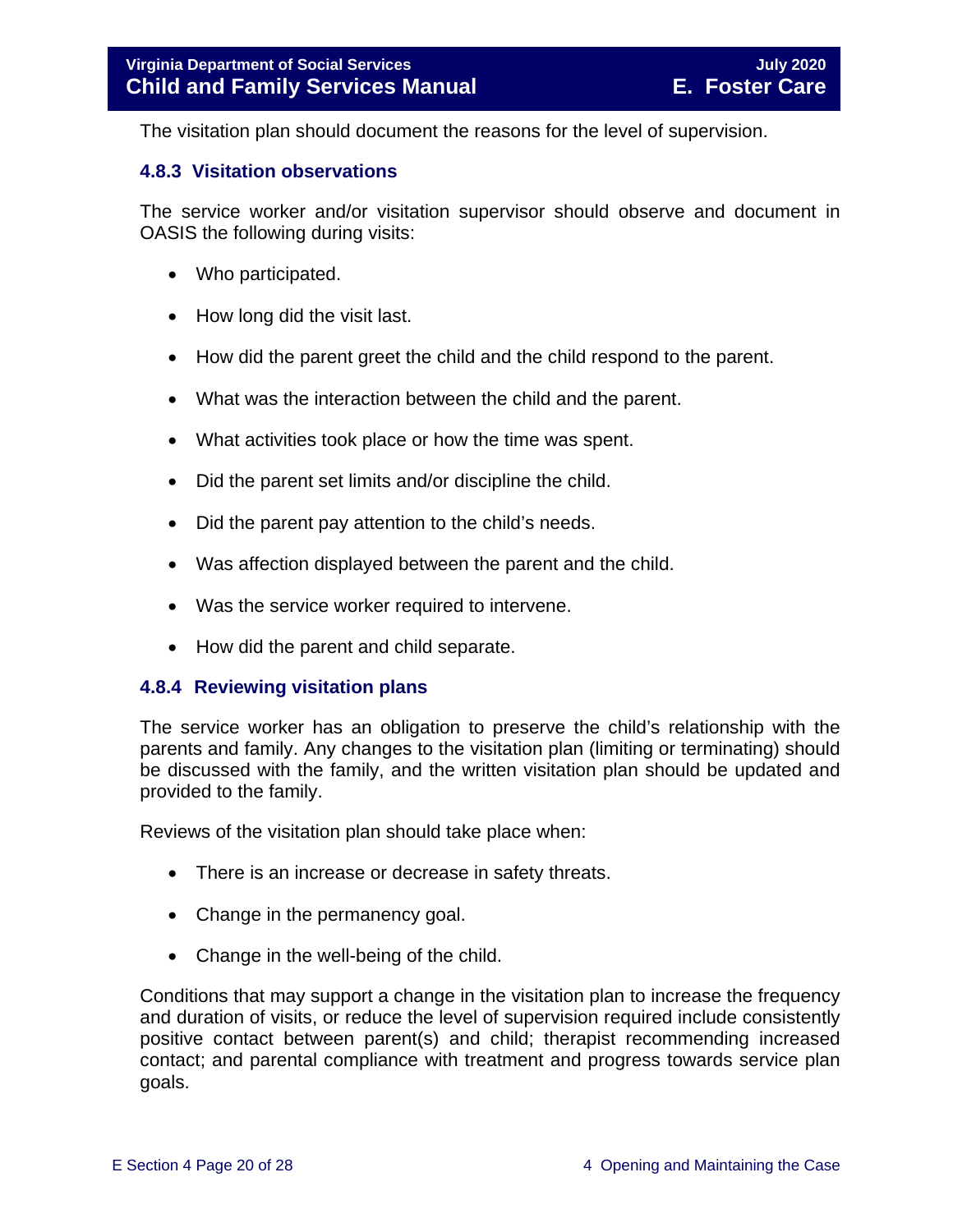Conditions that may support a change in visitation plan (limiting or terminating contact) may include:

- Therapist recommends decreasing or suspending visitation due to the child's reactions to the visits.
- The child is at risk of physical or emotional harm.
- The supervisor/monitor of the visits is threatened.
- If the parent appears intoxicated or under the influence, the visit will be stopped immediately, but may resume after a review of the visitation plan.
- The court adopts a permanency goal other than reunification.
- It may be necessary to limit contact for the protection of the child if custody was obtained due to physical or sexual abuse.

#### <span id="page-20-0"></span>**4.8.5 Visitation with parents struggling with substance abuse**

In cases where parental substance abuse is a factor which contributed to the child entering foster care, it is critical that the service worker complete an ongoing assessment of the family and make service referrals when necessary. Due to the substance abuse recovery timeline, it is essential that parents are referred to substance abuse treatment immediately. Drug or alcohol dependence disorders should be acknowledged as a medical condition that can be effectively treated. Research indicates relapse is a common part of recovery; therefore, service workers should help support children and parents through the challenges that may arise in the recovery process.

Regular visitation with parents is essential to maintaining the connection between the parent and child and necessary for any progress to be made towards reunification. This is also the case for children whose parents are facing challenges with substance abuse. Additionally, visitation can potentially serve as motivation for parents who are working on maintaining their recovery.

A positive drug screen at any point in the life of the case **should not** be the sole basis for suspending or cancelling a visit; however, service workers may use information from the drug screen to help inform their decisions around supervision or location of the visitation. Service workers shall complete ongoing assessments to ensure child physical and/or emotional safety. Service workers may arrange a meeting with the parent prior to the visitation to assess and address child safety and to help support the parent with the visit. If a parent arrives for a visit and appears to be under the influence of a controlled substance and/or alcohol, the visit should be terminated. Prior to the next visit, the service worker should reevaluate the visitation plan with the parent, including current safety issues and how those safety issues will be addressed.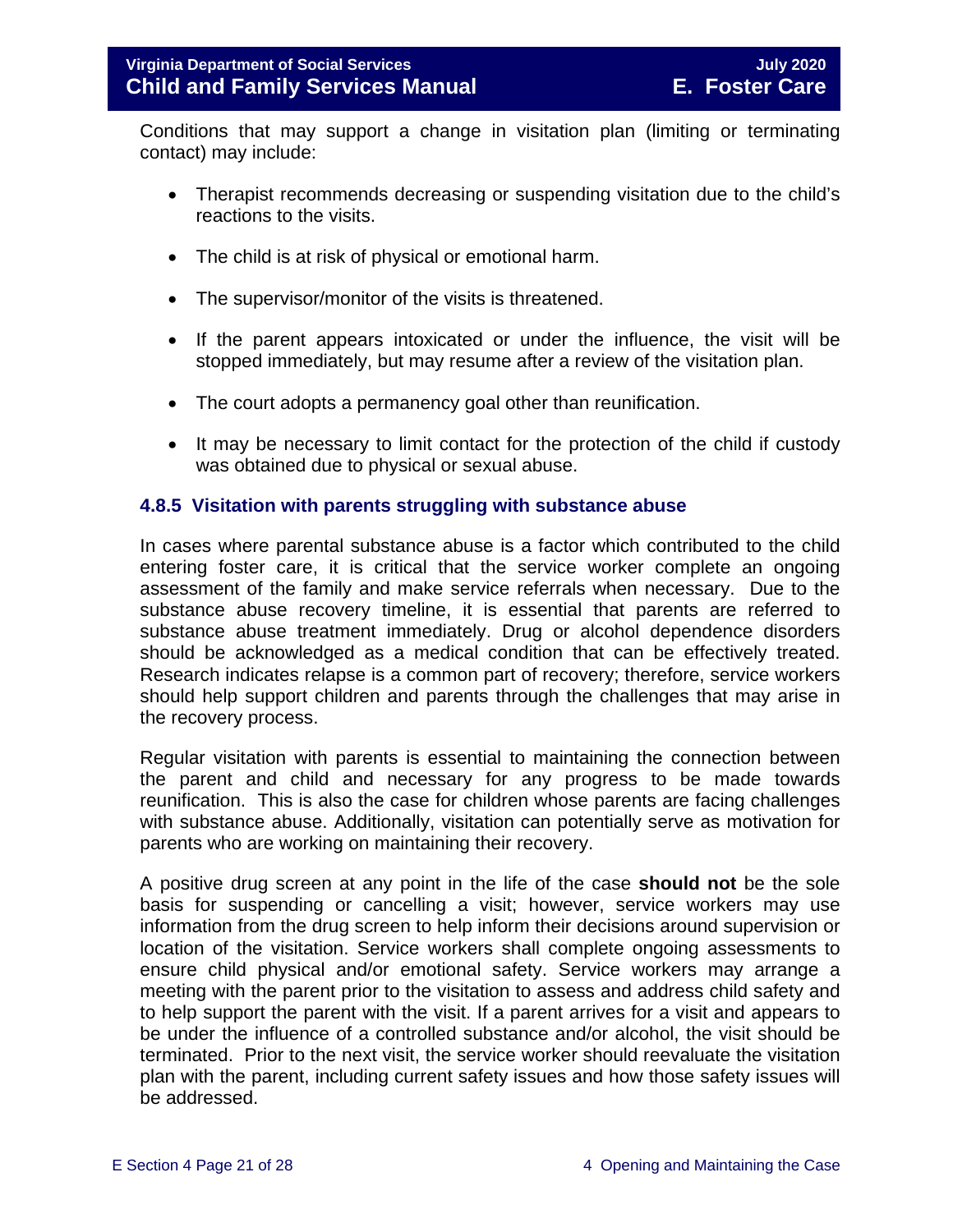Service workers should:

- Acknowledge the child and parent's rights to visit and maintain communication with each other, unless visitation has been restricted by the court.
- Support to regular visitation between child and parent, even if visitation must continue to be supervised.
- Commit to ongoing assessment of visitation with parent and child to promote child safety/reduce risk of future harm and reevaluate the visitation plan as necessary.
- Conduct ongoing assessments that acknowledge the parent's progress and includes a supportive timelines for parent recovery.
- Offer services to parents that will help them achieve reunification as long as that is the goal.

## <span id="page-21-0"></span>**4.9 Obtaining medical and dental exams**

The service worker shall ensure:

- The child receives a medical evaluation **within 72 hours** of initial placement in foster care, when conditions indicate such an evaluation is necessary [\(22 VAC](http://leg1.state.va.us/cgi-bin/legp504.exe?000+reg+22VAC40-201-50)  [40-201-50](http://leg1.state.va.us/cgi-bin/legp504.exe?000+reg+22VAC40-201-50) C). When the child has urgent health, mental health, or substance abuse needs upon entering foster care, the service worker shall immediately, refer the child to a licensed health or mental health professional for an appropriate evaluation to be completed within 72 hours.
- The child receives a medical examination **no later than 30 days** after initial placement in foster care [\(22 VAC 40-201-50](http://leg1.state.va.us/cgi-bin/legp504.exe?000+reg+22VAC40-201-50) C). The provider shall be a Medicaid provider for the Medicaid eligible child or a provider covered by the child's health insurance.
- The child receives a dental examination within 60 days of entry into foster care if the child has not received an examination within the past six (6) months. Children in foster care shall receive a dental examination beginning at six (6) months of age or when they get their first teeth whichever is later, and every six months thereafter. This schedule is based on guidelines by the American Academy of Pediatric Dentistry, the American Dental Association, and the American Academy of Periodontology. For Medicaid enrolled children, this schedule is in accordance with DMAS' Smiles for Children Program.

Medical examinations are provided in accordance with the Early Periodic Screening, Diagnosis and Treatment (EPSDT) program, whether or not the child has Medicaid coverage. EPSDT is a comprehensive and preventive child health program for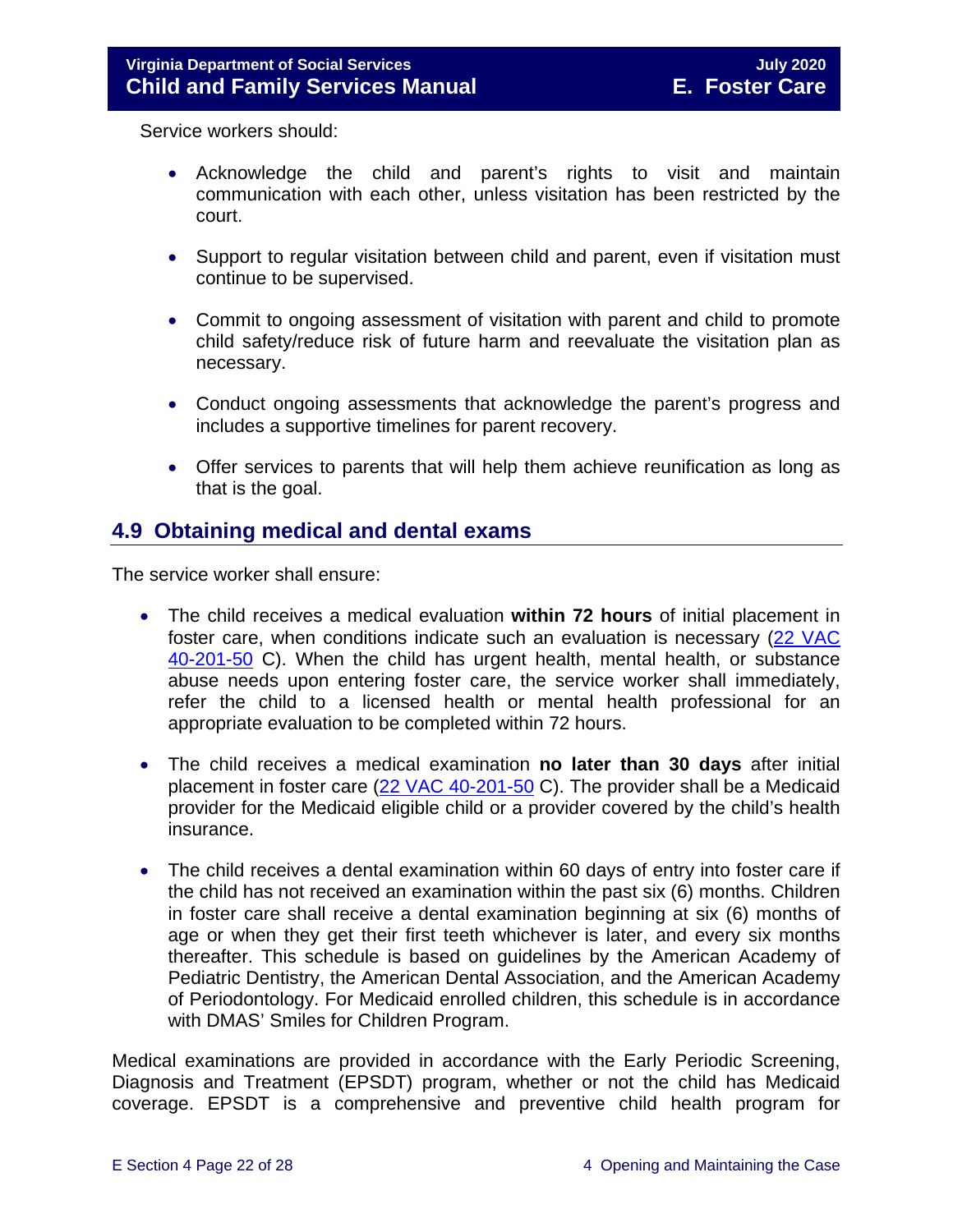individuals under age 21 through the Medicaid program (see [Section 5.9.3](https://fusion.dss.virginia.gov/Portals/%5bdfs%5d/Files/DFS%20Manuals/Foster%20Care%20Manuals/Foster%20Care%20Manual%2007-2020/Final%20Foster%20Care%20Manual%2007-2020/section_5_conducting_child_and_family_assessment.pdf#page=21) of this Chapter).

The service worker shall document in OASIS and the foster care paper case record that the medical and dental examinations were obtained for the child as required. Documentation shall include the date, type of examination, name and address of health care provider, results, and any follow-up instructions. The service worker should use the health information screens in OASIS to document this information.

## <span id="page-22-0"></span>**4.10 Referral for services**

The service worker is responsible for referring the child and family to appropriate services identified through conducting a comprehensive child and family assessment (see [Section 5](https://fusion.dss.virginia.gov/Portals/%5bdfs%5d/Files/DFS%20Manuals/Foster%20Care%20Manuals/Foster%20Care%20Manual%2007-2020/Final%20Foster%20Care%20Manual%2007-2020/section_5_conducting_child_and_family_assessment.pdf) of this chapter) and developing a foster care plan (see [Section 15](https://fusion.dss.virginia.gov/Portals/%5bdfs%5d/Files/DFS%20Manuals/Foster%20Care%20Manuals/Foster%20Care%20Manual%2007-2020/Final%20Foster%20Care%20Manual%2007-2020/section_15_developing_service_plan.pdf) of this chapter). The initial assessment and referral for services should occur as quickly as possible once the child enters care in order to address the issues that resulted in foster care placement and to expedite a timely exit to a permanent family.

## <span id="page-22-1"></span>**4.11 SSI and other potential benefits**

The service worker is responsible for determining all financial resources available to the child, including SSI, other governmental benefits, and private resources.

The service worker is also responsible for assessing whether a child in care may be eligible for other benefits and referring that child for eligibility determinations. These referrals should be made **within the first two (2) weeks** of placement (e.g., title IV-E, Medicaid) or when the information gathered through the ongoing assessment indicates that the child may need, and qualify for, other benefits (e.g., SSI).

#### <span id="page-22-2"></span>**4.11.1 Eligibility for Supplemental Security Income (SSI) for children**

An application for SSI should be considered if a child shows significant deficits for his or her age in cognition, communication, motor skills, social skills, personal/behavioral development, or concentration in combination with any of the following:

- Requires special education placement;
- Experiences chronic illness or repeated surgeries;
- Had low birth weight;
- Functions three years or more below grade level;
- Misses excessive school due to medical, psychological, or behavioral problems;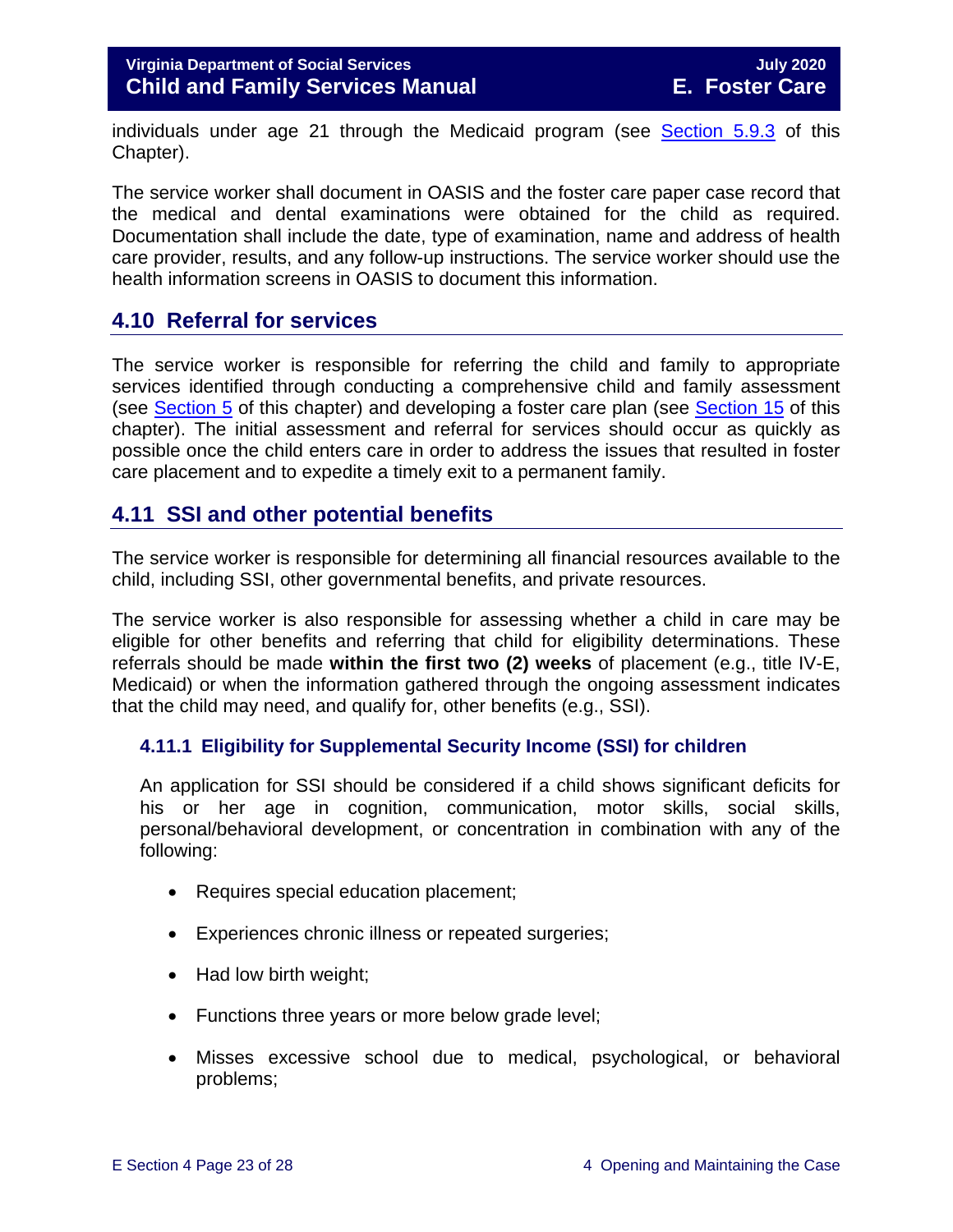#### **Virginia Department of Social Services July 2020 Child and Family Services Manual**

- Has one of the following diagnoses: organic mental disorders; schizophrenia, delusional, schizoaffective, or other psychotic disorders; mood disorders; mental retardation; anxiety disorders; somatoform, eating, and tic disorders; personality disorders; psychoactive substance dependence disorders; autistic disorder; attention deficit disorder; or developmental and emotional disorder of newborn and younger infants;
- Receives multi-disciplinary therapies; i.e., speech, physical, occupational, psychological, etc.;
- Requires highly supportive or structured settings to function;
- Requires adaptations (wheel chairs) to function;
- Has a condition which will be fatal within a year;
- Has complete or marked inability to stand or walk;
- Has impairment causing complete inability to function independently away from home within age appropriate norms;
- Has had more than five foster home placements due to difficulty of care;
- Has major congenital organ dysfunction that may lead to death if not surgically corrected by age 1;
- Has marked restriction in performing activities of daily living; or
- Has a history of placement in treatment foster care, group homes, or residential treatment facilities due to medical, psychological, or behavioral reasons or need for intensive support services.

#### <span id="page-23-0"></span>**4.11.2 Representative payee**

For children in foster care, the LDSS will generally serve as the representative payee for a child receiving Social Security benefits. As representative payee, the LDSS will receive the benefits and is responsible for ensuring that benefits are used to meet the needs of the child and accounting for the use of funds.

The Social Security Administration provides an online Guide for Organizational [Representative Payees](https://www.ssa.gov/payee/NewGuide/toc.htm) on its website.

#### <span id="page-23-1"></span>**4.11.3 Special welfare accounts**

When a child leaves foster care, all unspent funds paid to the child from the Social Security Administration, and placed in the special welfare account, shall be returned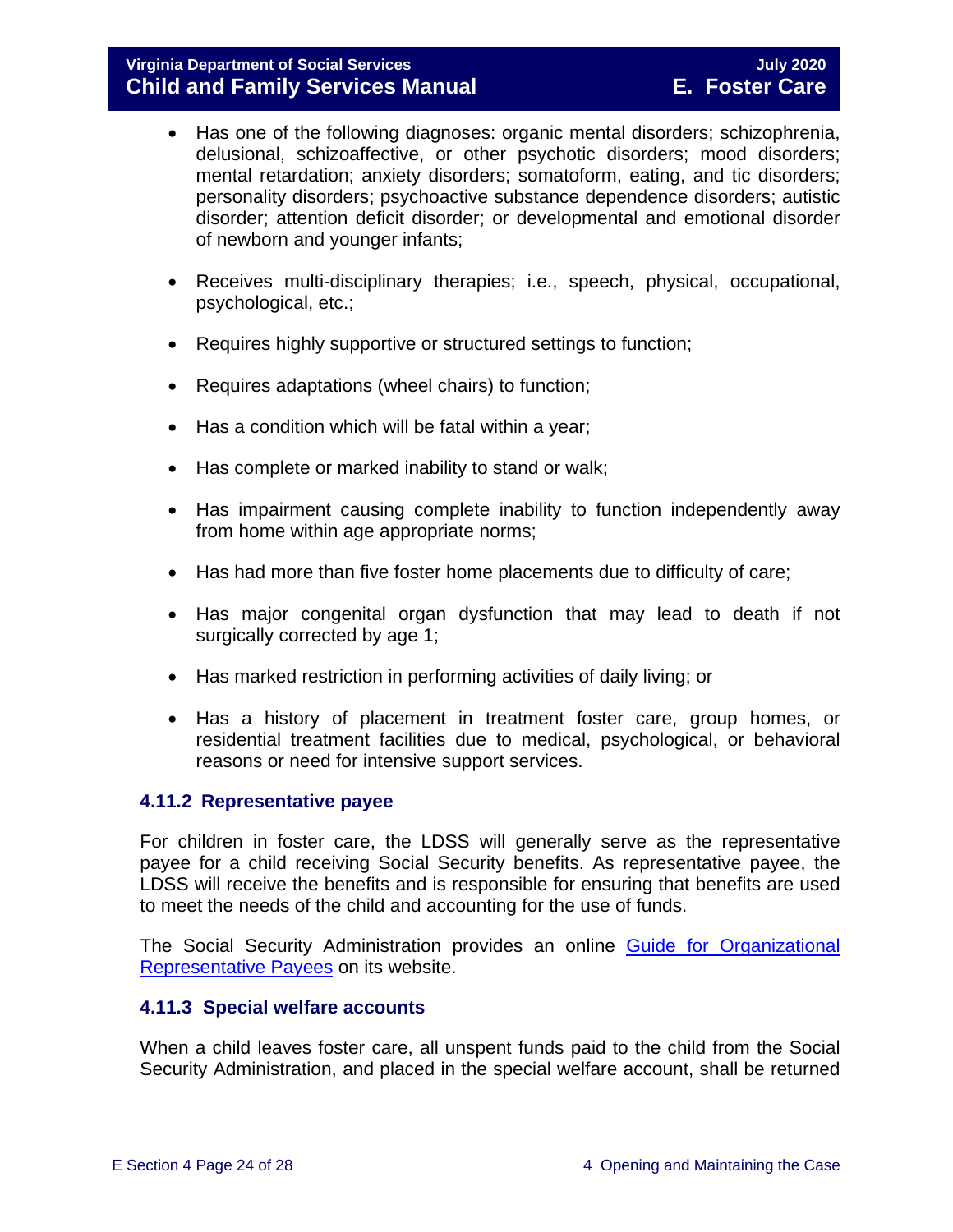to the Social Security Administration, including SSA/SSI savings, other investments, and interest earned on the funds.

If the child in foster care has remaining unspent funds other than saved SSA/SSI benefits upon leaving custody of the LDSS, they shall be paid to the child or the parent or guardian, in accordance with  $\S$  [63.2-314](https://law.lis.virginia.gov/vacode/63.2-314/) Code of Virginia.

When a child receives a retroactive lump sum SSI payment, the LDSS shall establish a Special Welfare Account for the child and may only expend the funds in accordance with requirements as determined by the Social Security Administration (see [Section](#page-25-1) 4.11.4).

#### <span id="page-24-0"></span>**4.11.3.1 Using funds from special welfare accounts**

All recurring monthly benefits, including SSI, SSA, and Veterans Affairs, for the child are to be placed in a special welfare account in the name of the child to be used for expenses on behalf of the child. For more information on the [special](https://fusion.dss.virginia.gov/dof/DOF-Home/LOCAL-RESOURCES/Local-Finance-Guidance-Manual)  [welfare account,](https://fusion.dss.virginia.gov/dof/DOF-Home/LOCAL-RESOURCES/Local-Finance-Guidance-Manual) see the VDSS Finance Guidelines Manual.

- Accumulated funds in a special welfare account may be used to meet the current and future needs of the child  $(\S$  [63.2-320\)](https://law.lis.virginia.gov/vacode/63.2-320/). These funds are to be used to reimburse expenditures on behalf of the child for maintenance, medical expenses not covered by Medicaid, and services.
- Funds in excess of those used to reimburse expenditures for the child are to be used for savings for the child or for the personal needs of the child. The worker, in consultation with the parents and foster parents, is responsible for identifying how these excess funds are to be used.
- For title IV-E eligible children, the resource maximum for title IV-E has increased to \$10,000. Children in foster care may accumulate combined resource/funds to a maximum of \$10,000 before becoming ineligible for title IV-E.
- For non-title IV-E children, the limit has not changed. If funds accumulate in excess of \$2,000 in an account, the child may become ineligible for SSI and non-title IV-E Medicaid.
- If the LDSS cannot maintain a child's special welfare account below the resource level, it can establish an irrevocable trust account. This irrevocable trust account will allow resources to accumulate over the resource level, while not making the child ineligible for future benefits.

The LDSS should consult with an attorney to ensure the irrevocable trust accounts are set up properly. The trust fund shall have a maturity date restricted to a birth date or date of custody transfer from the LDSS. Under no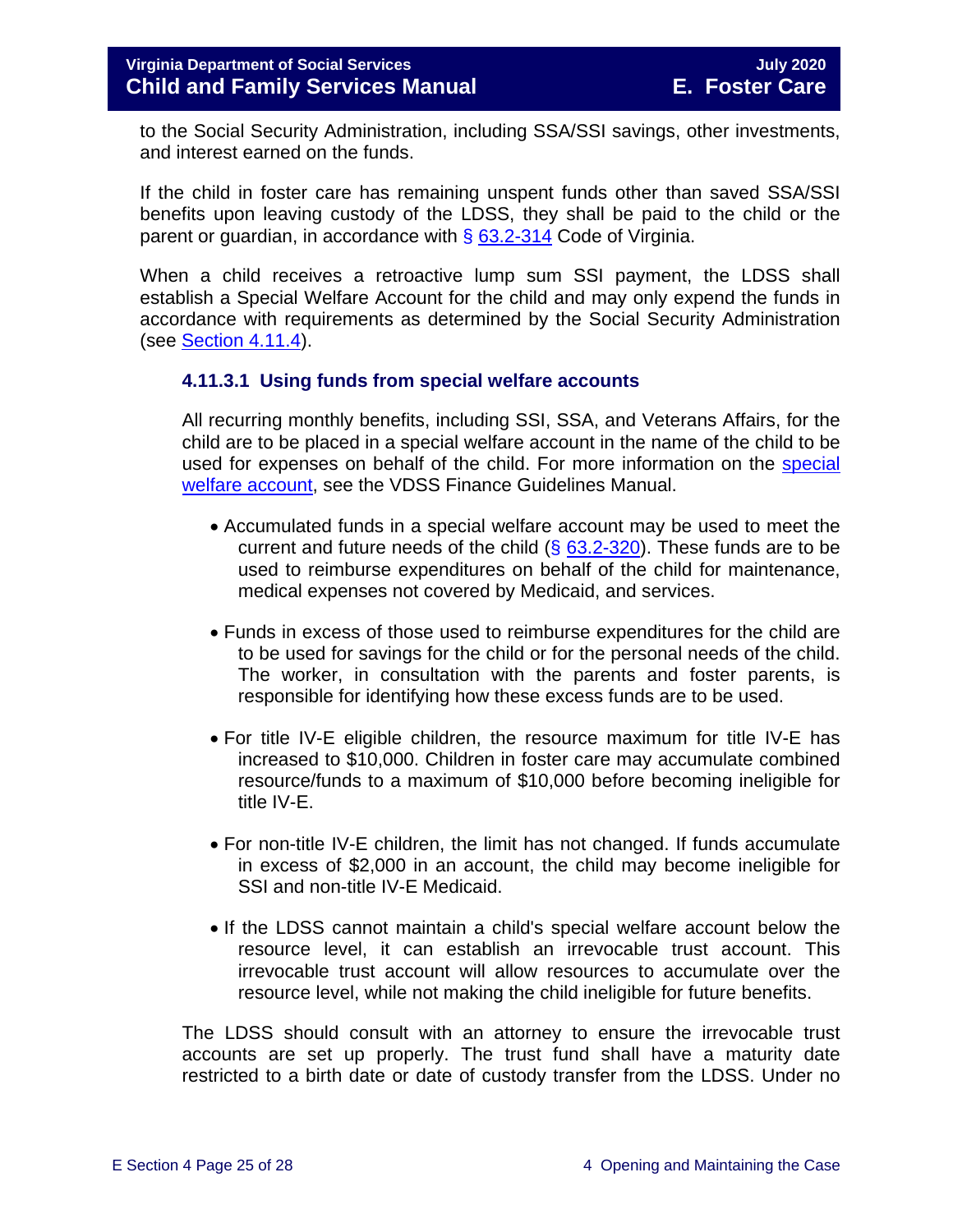circumstances can the child or LDSS have access to the trust funds prior to the maturity date.

The size of the trust fund may affect the child's eligibility for title IV-E, Medicaid, and SSI. The worker should consult with benefits program staff when establishing a trust fund regarding the amount of funds in the trust.

#### <span id="page-25-1"></span><span id="page-25-0"></span>**4.11.4 Lump sum retroactive SSI payments**

When a child receives an initial retroactive lump sum SSI payment and the retroactive amount covers more than six (6) months, the LDSS shall establish a separate "dedicated account" in a financial institution as per the finance guidance [manual, section 3.50,](https://fusion.dss.virginia.gov/dof/DOF-Home/LOCAL-RESOURCES/Local-Finance-Guidance-Manual) for the initial lump sum payment and keep these funds separate from the child's other resources. These funds do not count as income to the individual/child.

The LDSS shall not spend the lump sum funds to reimburse maintenance costs. (Only ongoing monthly SSI payments may be used to reimburse maintenance costs). Lump sum funds of greater than six (6) months may be used only for medical treatment, education, or job skills training if related to the child's impairment, personal needs assistance, special equipment, housing modification, therapy or rehabilitation, or other items or services as SSA deems appropriate. Other items have been defined as the following:

- Specialized child care or special education not included in the child's special education program.
- Food and veterinary care for a guide dog.
- Repair of walls, carpets, or furnishings that have been damaged by a child with a mental impairment.
- Counseling, crisis intervention, respite, or treatment foster care services not covered by health insurance or public service program.
- Repayment of a past debt, including reimbursement of a creditor payee, if the items or services provided were related to the child's impairment and benefited the child.
- Personal aids to facilitate living and learning, such as assistive technology for communication and mobility, modified instructional materials, and specialized transportation.
- Special food for children with dietary needs or diapers for older, incontinent children.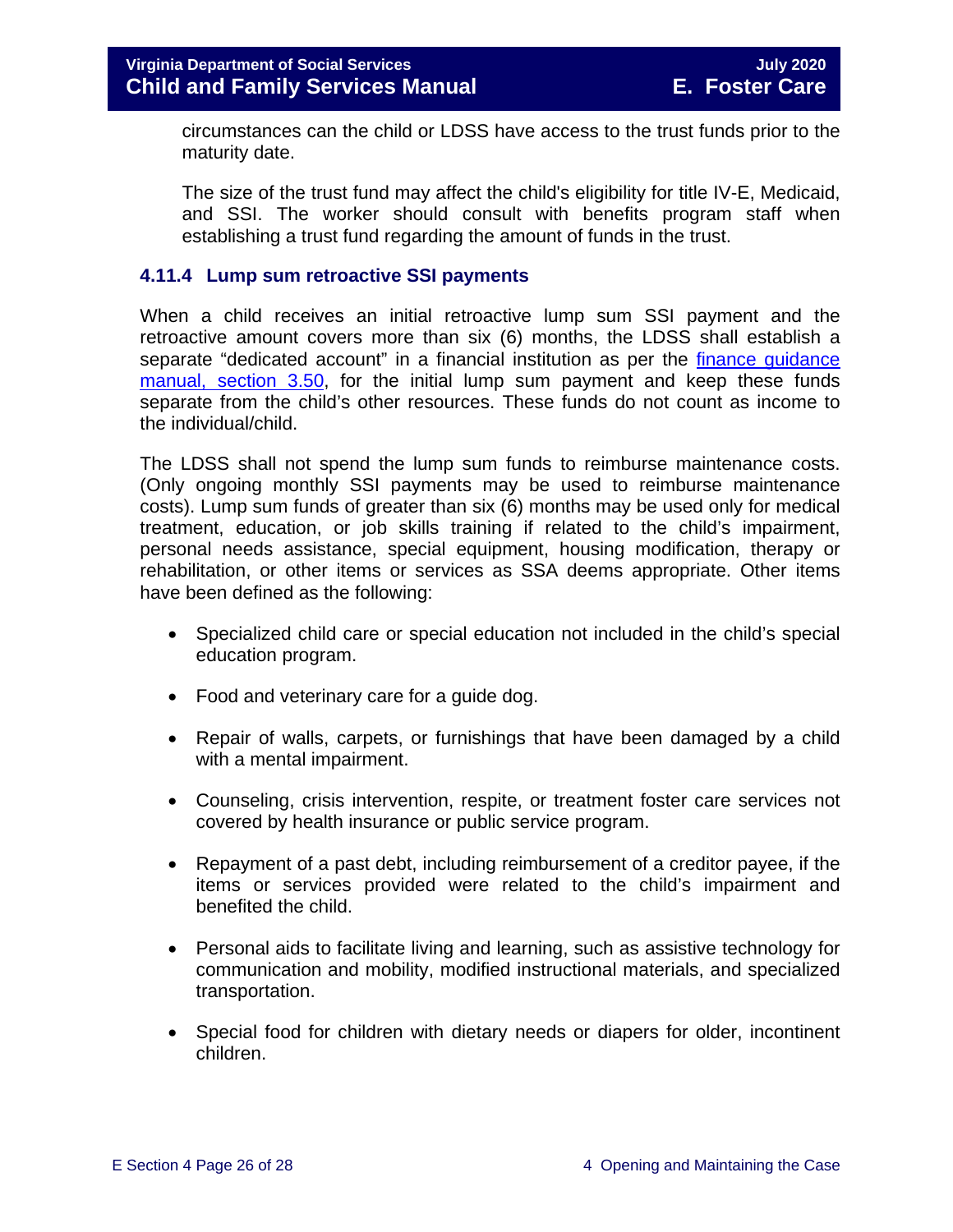• Increased electrical bills resulting from needed mechanical devices that constantly run.

Impact on eligibility for other resources: accumulated retroactive funds in dedicated accounts do not affect SSI eligibility. The child's title IV-E eligibility may be affected if the child is not SSI eligible when the retroactive benefits are received.

The LDSS should obtain approval from their local SSA office regarding reimbursement of expenditures from the retroactive lump sum payment if they have questions about the appropriateness of a reimbursement. The LDSS is held liable for these funds if they are not used in accordance with the Social Security Administration guidelines. The LDSS will be required to reimburse SSA for the misappropriation of any funds identified by the SSA from the dedicated account.

#### <span id="page-26-0"></span>**4.11.5 Other governmental benefits to which child may be entitled**

The child may be entitled to certain benefits because of the death or disability of a parent. These include Veterans Affairs (VA), Social Security (SSA), Railroad Retirement, etc.

The Social Security Administration provides information on the types of benefits and eligible children at Social Security Benefits: [Understanding the benefits.](https://www.ssa.gov/pubs/EN-05-10024.pdf) The service worker should contact the local Social Security office to confirm if a child may be eligible for social security benefits.

The child may be eligible for medical services under the Champus/Tricare program, if a parent is in military service.

## <span id="page-26-1"></span>**4.12 Setting up payment process for providers**

The service worker is responsible for ensuring that the foster parents and other service providers receive appropriate and timely payments. Timely payments should be made within the month following the month when services were provided to a child. Other local policies and procedures related to payment should be explained to the provider.

## <span id="page-26-2"></span>**4.13 Credit Freezes**

Beginning July 1, 2019, when a child who is less than 16 years of age has been in foster care for six months, the LDSS shall request the placement of a credit freeze. The service worker shall submit the written credit freeze request and required documents to the credit reporting agencies (CRAs) via certified mail within the thirty (30) day window of the child's six month anniversary in foster care. Written request forms and documentation requirements vary according to the procedures established by each CRA. For additional information, see Credit Freezes for Children and Youth in Foster Care.